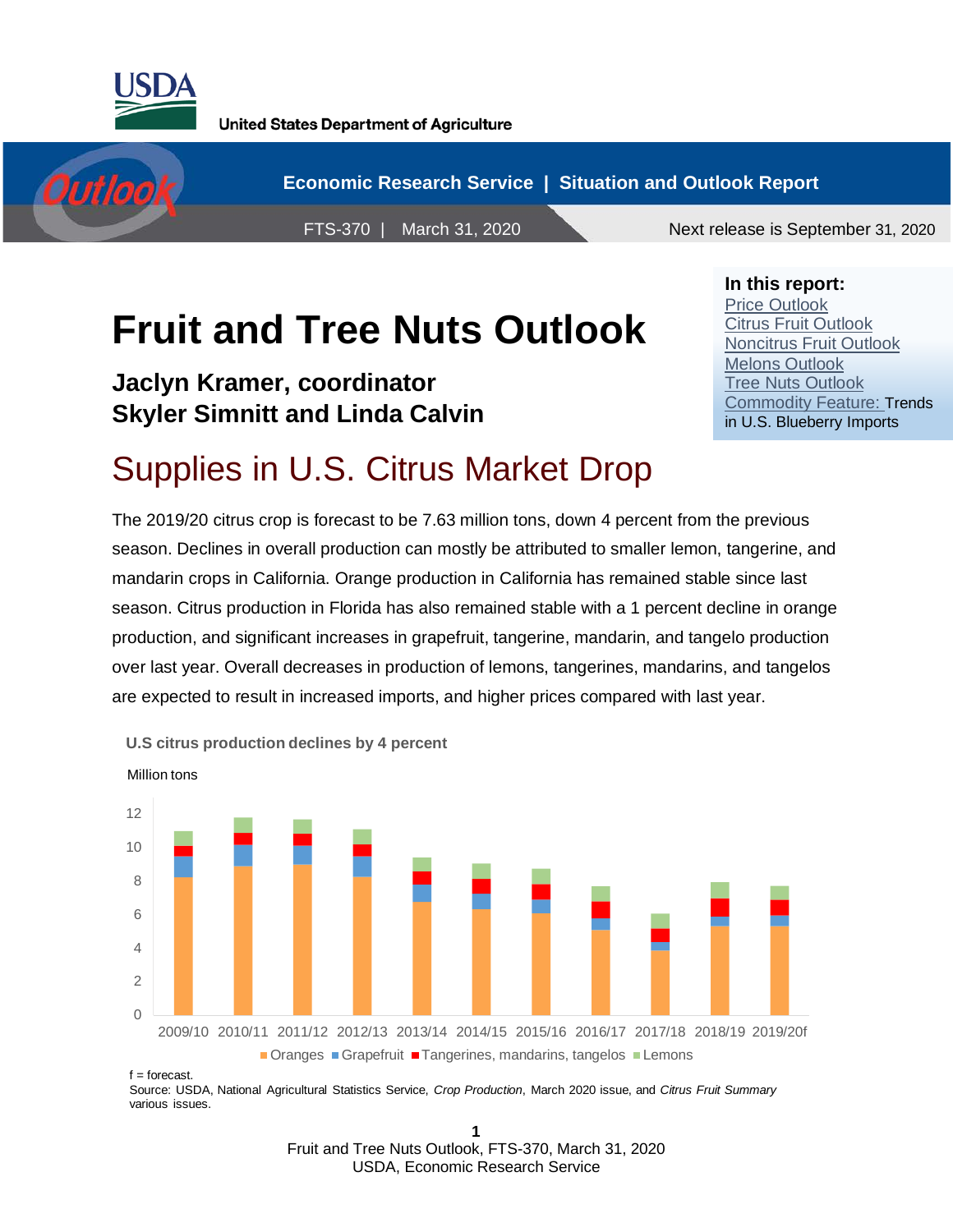### **Price Outlook**

#### Fruit and Tree Nut Grower Price Index Remains Weak

Fruit and tree nut grower prices began 2020 at low levels. At 117.8 (2011=100), the January 2020 index was down 10 percent from the January 2019 index and below the January average for 2016-18 (fig.1). The January 2020 index was the lowest since January 2013. Significantly lower grower prices for citrus fruit and apples drove down the index (table 1).



Source: USDA, National Agricultural Statistics Service, *Agricultural Prices.*

As of mid-March 2020, U.S. citrus exports were down except for orange juice and tangerines. Reduced exports have increased the domestic supply of citrus, putting downward pressure on prices. The January 2020 price of all- grapefruit is down 36 percent from the year before, and all-oranges and oranges for the fresh market are down by 6.9 and 9.4 percent respectively. Alllemon prices are down 28.5 percent, and fresh lemons prices are down by 8.6 percent.

Apple prices were down 21 percent in January 2020 from the year before. USDA, National Agricultural Statistics Service (NASS) estimates the 2019 total apple crop to be up 3.6 percent from 2018. The strong dollar and increased tariffs in several countries have reduced exports, putting downward pressure on prices.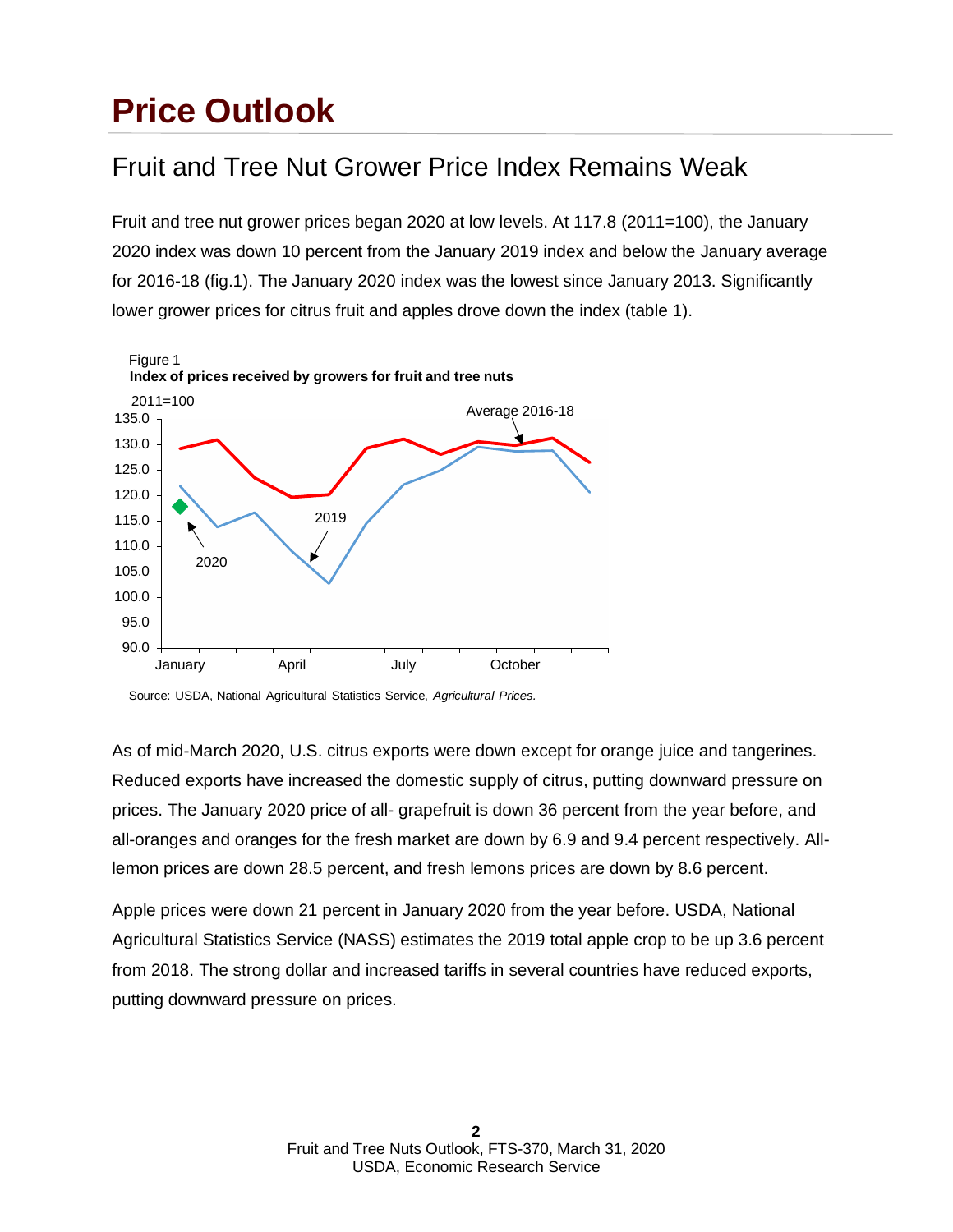|                             | December |       | January                                       |       |          | Year-to-year change |
|-----------------------------|----------|-------|-----------------------------------------------|-------|----------|---------------------|
| Commodity                   | 2018     | 2019  | 2019                                          | 2020  | December | January             |
|                             |          |       | ------------Dollars per box------------------ |       | Percent  |                     |
| Citrus fruit: 1             |          |       |                                               |       |          |                     |
| Grapefruit, all             | 18.68    | 12.81 | 15.99                                         | 10.23 | $-31.4$  | $-36.0$             |
| Grapefruit, fresh           | 22.99    | 19.91 | 21.63                                         | 18.35 | $-13.4$  | $-15.2$             |
| Lemons, all                 | 26.23    | 22.43 | 22.58                                         | 16.14 | $-14.5$  | $-28.5$             |
| Lemons, fresh               | 31.78    | 28.64 | 27.98                                         | 25.57 | $-9.9$   | $-8.6$              |
| Oranges, all                | 10.46    | 10.2  | 10.10                                         | 9.4   | $-2.5$   | $-6.9$              |
| Oranges, fresh              | 19.15    | 16.75 | 16.01                                         | 14.51 | $-12.5$  | $-9.4$              |
|                             |          |       | -Dollars per pound-------------------         |       | Percent  |                     |
| Noncitrus fruit:            |          |       |                                               |       |          |                     |
| Apples, fresh <sup>2</sup>  | 0.401    | 0.336 | 0.397                                         | 0.313 | $-16.2$  | $-21.2$             |
| Grapes, fresh <sup>2</sup>  | 0.570    | 1.045 |                                               |       | 83.3     |                     |
| Peaches, fresh <sup>2</sup> | --       | --    |                                               | --    | --       |                     |
| Pears, fresh <sup>2</sup>   | 0.307    | 0.361 | 0.287                                         | 0.367 | 17.6     | 27.7                |
| Strawberries, fresh         |          |       | 2.220                                         | 2.290 |          | 3.2                 |

Table 1--Monthly fruit prices received by growers, United States

-- Insufficient number of reports to establish an estimate.

<sup>1</sup> Equivalent on-tree price.

 $2$  Equivalent packinghouse-door returns for CA, MI, NY, and PA (apples only), OR (pears only), and WA (apples, peaches, and pears).

Prices as sold for other States.

Source: USDA, National Agricultural Statistics Service, *Agricultural Prices.*

#### Consumer Price Index for Fresh Fruit Starts the Year Low

The Consumer Price Index (CPI) for fresh fruit was reported at 350.4 (1982-84=100) in February 2020, down 4.1 percent from last February 2019 and lower than the 2016-18 January average (fig. 2). Based on data from the U.S. Department of Labor, Bureau of Labor Statistics (BLS), consumers paid lower prices in January and February this year compared with 2019 for navel oranges, grapefruit, lemons, and strawberries. Consumer prices were higher for Anjou pears. Banana prices were nearly steady. Thompson seedless grapes prices were mixed, up in January, and lower in February. The BLS has not reported any prices for Red Delicious apples since November 2017. Providing an indication of apple retail prices in general, the CPI for apples was 317.3 in January 2020 and 315.2 in February 2020, both down from year-earlier levels.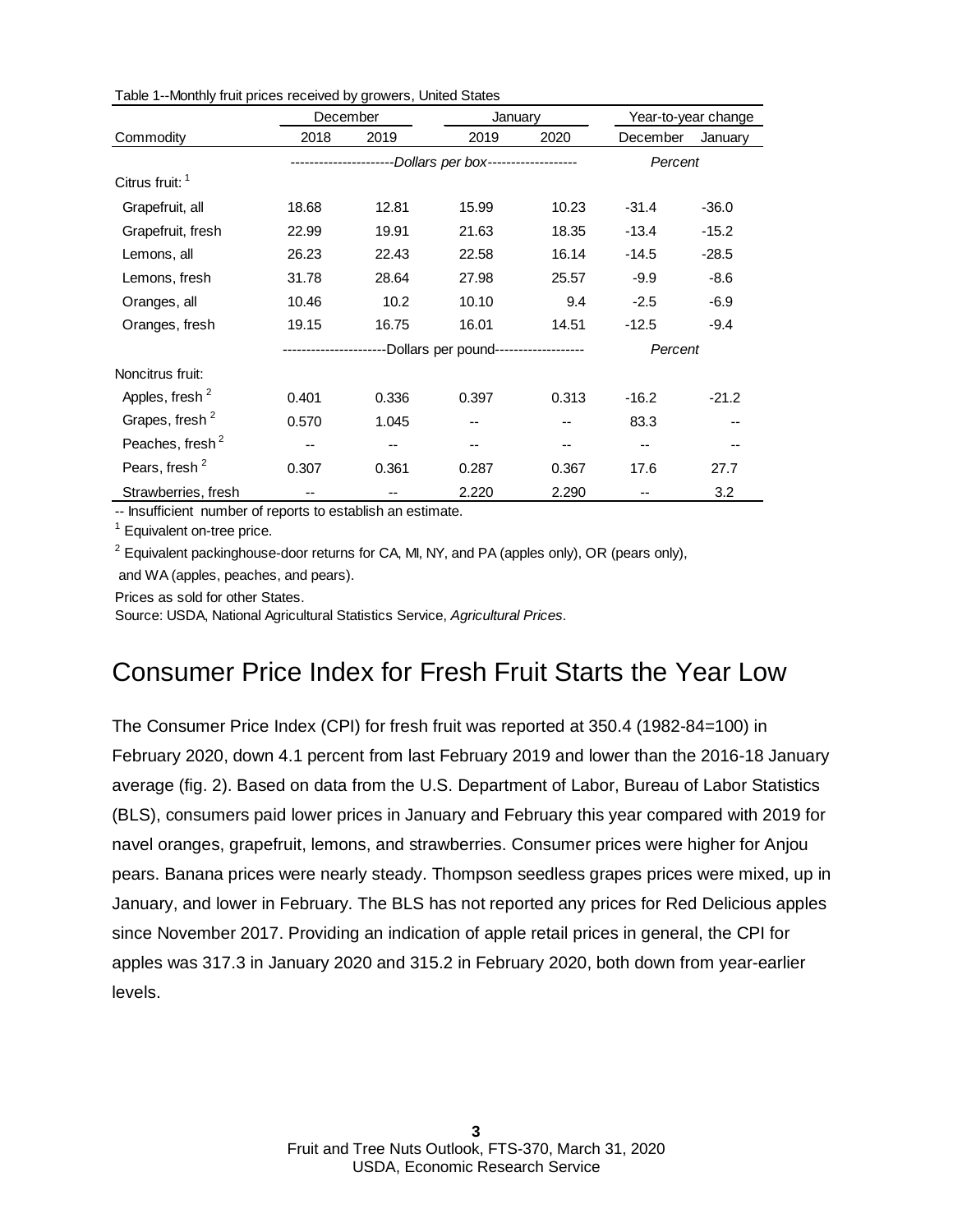

Source: U.S. Department of Labor, Bureau of Labor Statistics.

Lower retail prices for citrus fruit reflect the lower grower prices this year compared to the same time last year (table 2). The BLS retail strawberry prices are lower than a year ago. The price for Anjou pears reflects the higher grower prices for pears.

|                           |                    | 2019<br>2020 |                 |                 | 2019-20 change |                  |          |
|---------------------------|--------------------|--------------|-----------------|-----------------|----------------|------------------|----------|
| Commodity                 | Unit               | January      | February        | January         | February       | January          | February |
|                           | --1982-84 = 100 -- |              |                 |                 |                | --- Percent ---- |          |
| Fresh fruit               |                    | 367.988      | 365.288         | 352.185         | 350.446        | $-4.3$           | $-4.1$   |
| Apples                    |                    | 333.29       | 335,377         | 317.302         | 315.191        | $-4.8$           | $-6.0$   |
|                           |                    |              | --- Dollars --- | --- Dollars --- |                | --- Percent ---  |          |
| Fresh:                    |                    |              |                 |                 |                |                  |          |
| Navel oranges             | Pound              | 1.344        | 1.298           | 1.244           | 1.218          | $-7.4$           | -6.2     |
| Grapefruit                | Pound              | 1.305        | 1.315           | 1.226           | 1.189          | $-6.1$           | $-9.6$   |
| Lemons                    | Pound              | 2.363        | 2.270           | 1.949           | 1.959          | $-17.5$          | $-13.7$  |
| Red Delicious apples      | Pound              | na           | na              | na              | na             | na               | na       |
| <b>Bananas</b>            | Pound              | 0.576        | 0.571           | 0.570           | 0.574          | $-1.0$           | 0.5      |
| Peaches                   | Pound              | --           | $-$             | --              |                | --               | $- -$    |
| Anjou pears               | Pound              | 1.634        | 1.586           | 2.751           | 2.572          | 68.4             | 62.2     |
| Strawberries <sup>1</sup> | 12-oz. pint        | 3.279        | 2.872           | 2.884           | 2.558          | $-12.0$          | $-10.9$  |
| Thompson seedless grapes  | Pound              | 2.589        | 2.763           | 2.751           | 2.572          | 6.3              | $-6.9$   |

Table 2--U.S. monthly retail prices for selected fruit, 2019-20

na = Not available.

-- Insufficient marketing to establish a price.

1 Dry pint.

Source: U.S. Department of Labor, Bureau of Labor Statistics.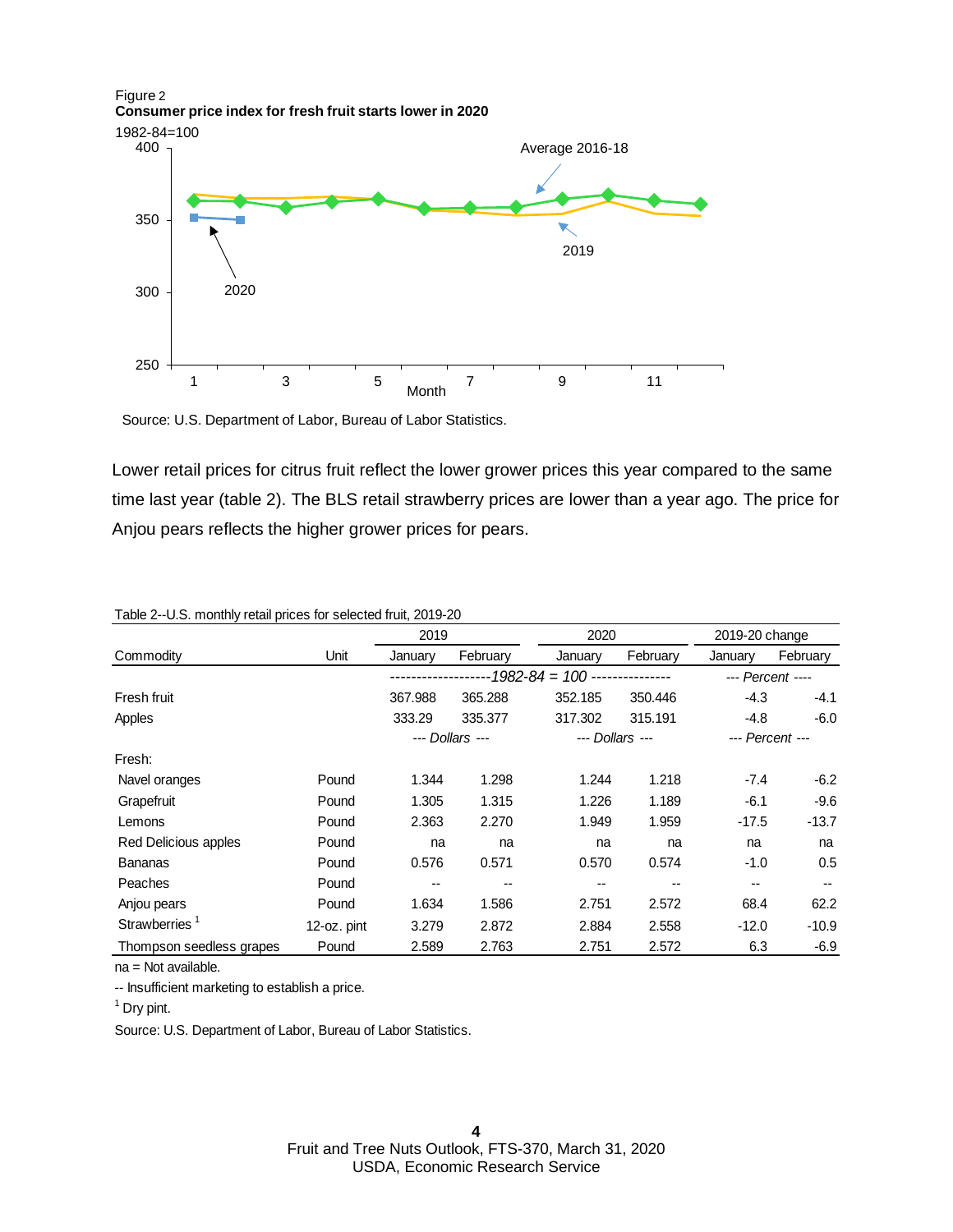### **Citrus Fruit Outlook**

#### 2019/20 Citrus Production Down Slightly

The current U.S. citrus crop forecast for 2019/20 is 7.63 million tons, down 4 percent from the 2018/19 final utilized total of 7.94 million tons (table 3). This forecast is 1 percent below the initial USDA's National Agricultural Statistics Service (NASS) forecast of 7.74 million tons in October 2019.

Table 3--Citrus: Utilized production, 2017/18, 2018/19, and forecast for 2019/201 Forecast for Forecast for Forecast for Forecast for Forecast for Forecast for Forecast for Forecast for Forecast for Forecast for Forecast for Forecast for Forecast for Forecast for Forecast for Forecast for Forecast for F Crop and State Utilized 2019/20 Utilized 2019/20 2017/18 2018/19 as of 03-2020 2017/18 2018/19 as of 03-2020  *----1,000 tons ----* Oranges: Early/midseason and navel: California 35,900 40,800 40,000 1,436 1,632 1,600 Florida 18,950 30,400 30,000 853 1,368 1,350 Texas 1,530 2,210 1,950 65 94 83 Total<sup>3</sup> 65,380 73,410 71,950 2,354 3,094 3,033 Valencia:<br>California California 8,300 9,000 8,500 332 360 340 Florida 26,100 41,350 41,000 1,175 1,861 1,845 Texas 350 290 610 15 12 26 Total 34,750 50,640 50,110 1,521 2,233 2,211 All oranges 91,130 124,050 123,560 3,875 5,327 5,244 Grapefruit: California 3,800 3,200 4,100 152 128 164 Florida 3,880 4,510 5,400 165 192 230 Texas 4,800 6,100 6,200 192 244 248 All grapefruit 12,480 13,810 15,700 509 564 642 Tangerines, mandarins, and tangelos: California 19,200 26,000 22,000 768 1,040 880 Florida 750 990 1,050 36 47 50 All tangerines, mandarins, and tangelos 19,950 26,990 23,050 804 1,087 930 Lemons: Arizona 1,000 1,350 1,400 40 54 56 California 21,200 22,800 19,000 848 912 760 All lemons 22,200 24,150 20,400 888 966 816 All citrus<sup>3</sup> 145,760 189,000 182,710 6,076 7,944 7,631 *---- 1,000 boxes 2 ----*

<sup>1</sup>The crop year begins with bloom of the first year shown and ends with completion of harvest the following year.

2 Net pounds per box: oranges in California (CA)-80, Florida (FL)-90, Texas (TX)-85; grapefruit in CA-80, FL-85, TX-80; lemons-80

; tangelos-90; tangerines and mandarins in CA-80, FL-95.

 $3$ Totals may not be equivalent to the sum of the categories due to rounding.

Source: USDA, National Agricultural Statistics Service, *Crop Production,* March 2020, and *Citrus Fruits 2019 Summary* (August 2019).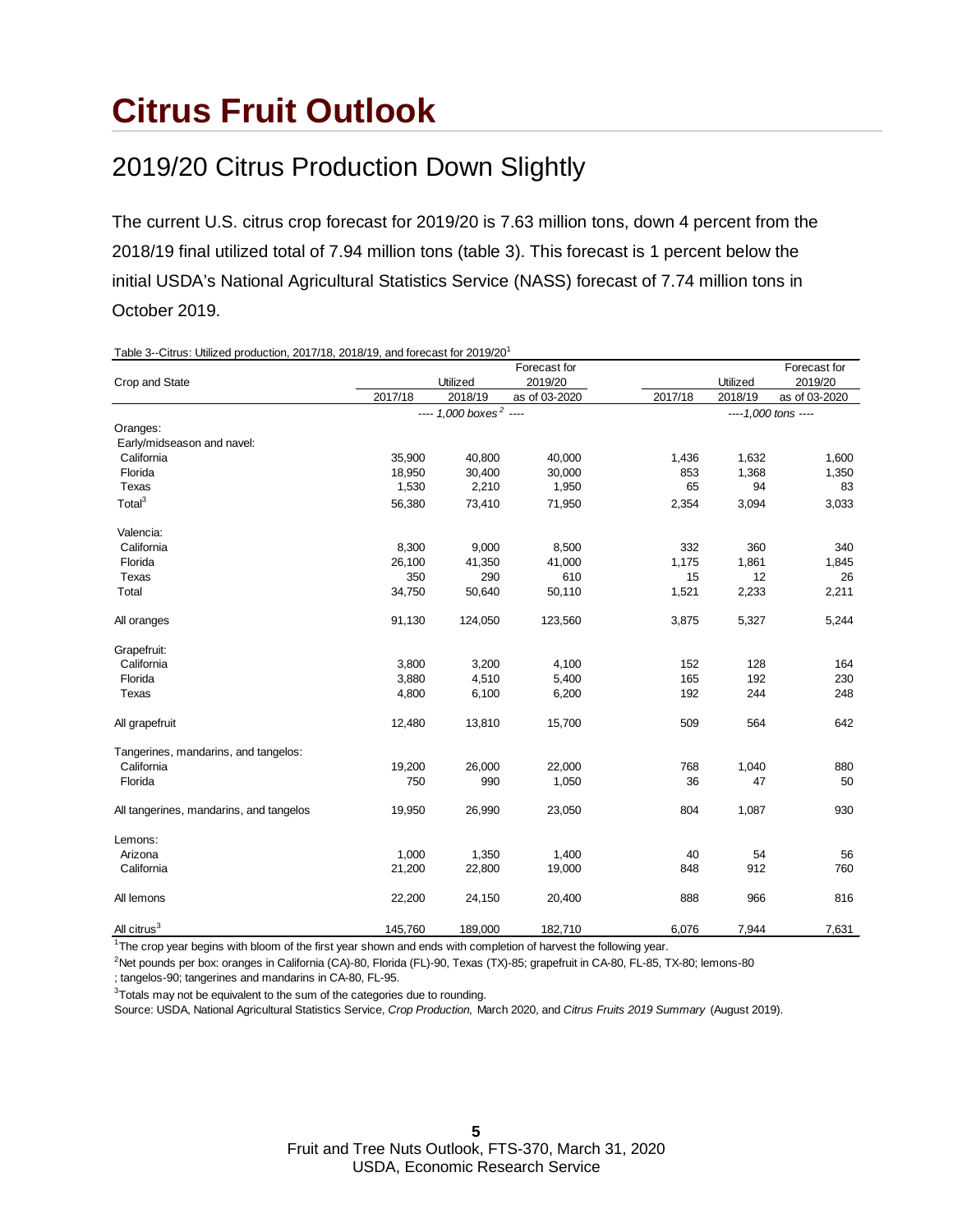#### Florida and California Orange Production is Steady

All-orange production in the United States for 2019/20 is forecast about steady from last year with a slight decrease of 1.6 percent. This decrease in production is largely because of lighter navel and Valencia orange crops in California. Navel production in California is forecast to decrease by 32,000 tons (2 percent) from last season and Valencia production is expected to be down by 20,000 tons. The March 2020 issue of the NASS Crop Production report forecasts 2019/20 California all-orange production at 1.94 million tons, down 2.6 percent from 2018/19.

All-orange production in Florida is also about steady this season with a 1-percent decrease to 3.19 million tons. The early/mid-season non-Valencia crops are down by 400,000 boxes or 18,000 tons. At the same time, Valencia orange production is now projected to be down by 350,000 boxes or 16,000 tons from last year. This revised estimate for Florida Valencia production is mostly because of lower than average fruit size this season, and higher than average fruit drop. Relatively stable production levels of oranges this season may suggest that growers are succeeding at slowing continued losses caused by Huanglongbing (citrus greening disease) through improved cultivation and management practices. Although citrus greening disease is present in all significant citrus producing States in the United States including California, Arizona, and Texas, the effects of the disease are most observable in Florida where between 95 and 100 percent of groves are believed to be infected with the bacteria.

Although Texas accounts for only 2 percent of U.S. commercial orange production, all-orange production is up by 2.4 percent this season due to a more than 100 percent increase in the Valencia orange crop this year.

Despite a smaller crop in California this year, prices for fresh oranges have declined suggesting relatively weak domestic demand in the early part of this season. November and December 2019 prices for fresh California oranges (\$19.40 and \$17.80 per box) were 3 percent and 9 percent below last year's prices. More pronounced declines in fresh orange prices can be observed for Florida and Texas, where December 2019 per box prices are more than \$5.00 lower in Florida (32 percent), and \$6.50 lower (36 percent) in Texas compared with the same month last year.

Export volumes of fresh oranges are down from the previous year. Season-to-date exports (November 2019 – January 2020) are 3 percent below last season. The bulk of U.S. fresh orange exports occur in the spring and USDA's Economic Research Service (ERS) forecasts total U.S. fresh orange exports to reach 530,000 tons in 2019/20, down 2.5 percent from last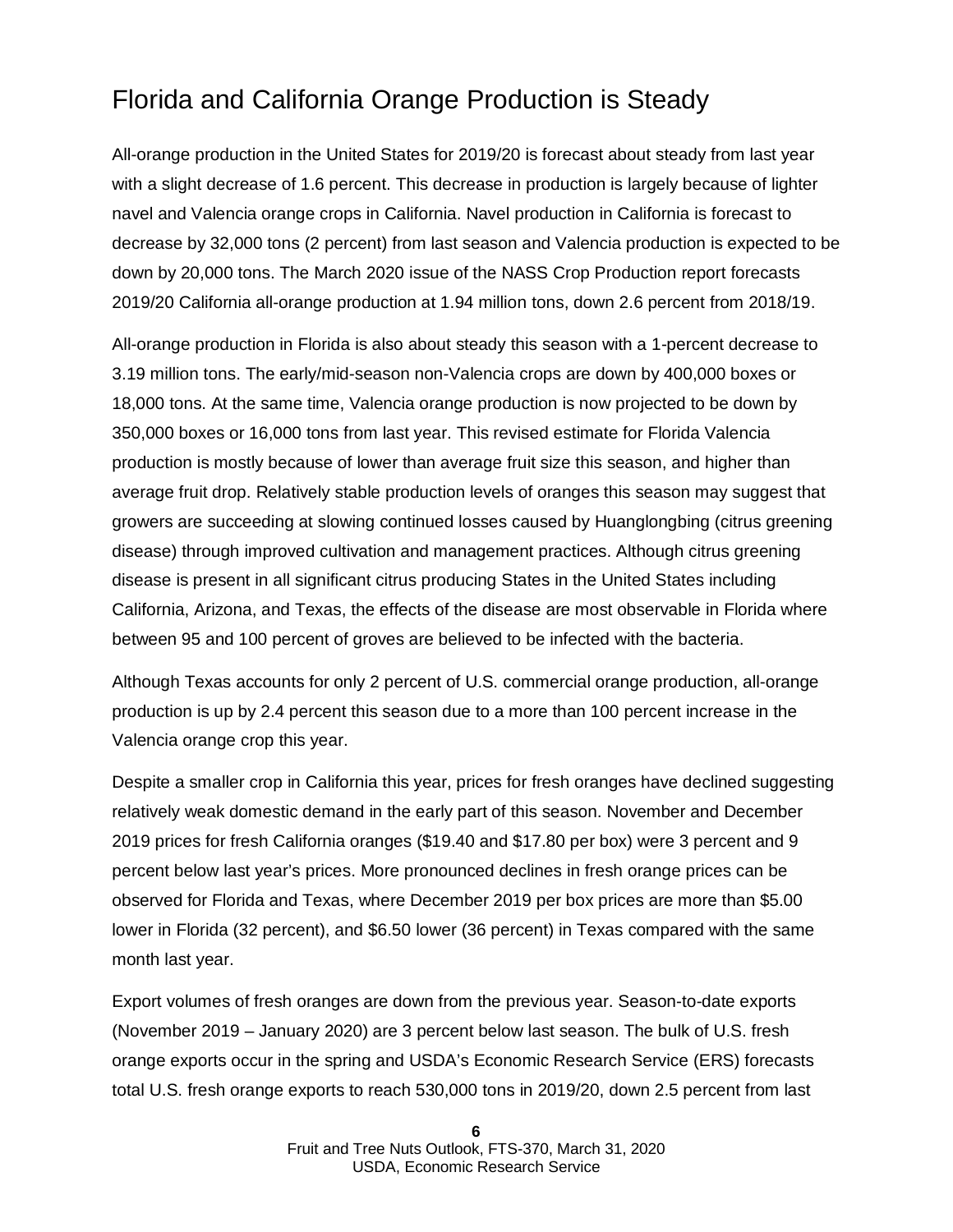season. U.S. Census Bureau data show declines in exports to Canada, the largest U.S. export market, of 10 percent. So far, U.S. fresh orange exports to other trading partners are up this season with Mexico (38 percent), Japan (18 percent), and Singapore (9.5 percent) all up.

For the first three months of the season (November 2019 – January 2020), fresh orange imports were at 19,861 tons, 2 percent down from the same period last season. With orange production in Florida and California only slightly down so far this year, ERS predicts fresh orange imports at 215,000 tons in 2019/20, up 2 percent from last season. July to October are usually the most active months for fresh orange imports. Chile and Mexico are estimated to remain the largest suppliers of fresh market oranges to the U.S. market this season; shipments from Mexico are down 1 percent from this time last year and shipments from Chile are down nearly 37 percent.

#### Florida Orange Juice Production Forecast Down

Most oranges grown in the United States (69 percent) go to processing; and Florida leads production of oranges for processing. According to USDA's National Agricultural Statistics Service (NASS), 98 percent of the early midseason orchard rows were harvested by late February. As of mid-February 2020, harvest of Valencia oranges was still in the early stages. The average processing Florida orange price reported by NASS in January 2020 was \$8.40 per box, 10 cents higher than the same time last year. Prices are up despite relatively high beginning stocks of frozen concentrated orange juice this season.

USDA's Economic Research Service (ERS) forecasts orange juice production in 2019/20 to be down from last year, with total production at 445 million single-strength equivalent gallons. ERS forecasts orange juice imports to fall to 326 million gallons. Year-over-year decreases in import volume have already been reported for the first 3 months of the current marketing year, down 32 percent from the same period last season. Season-to-date shipments are down by 12 percent from Brazil. Monthly exports of U.S. orange juice are up 5 percent in the first four months of the season relative to 2018/19

Nielsen retail sales data through February from the Florida Department of Citrus show a continued trend of declining sales volume and overall increased price per gallon. Total orange juice sales volume from October 2019 through mid-February 2020 were down 4.3 percent with prices up 2.1 percent, compared with the same period last season. Not-from-concentrate (NFC) orange juice sales constitute nearly two-thirds of total sales volume to date. NFC orange juice prices for the season so far are averaging \$8.65 per gallon, compared with \$8.41 per gallon in 2018/19.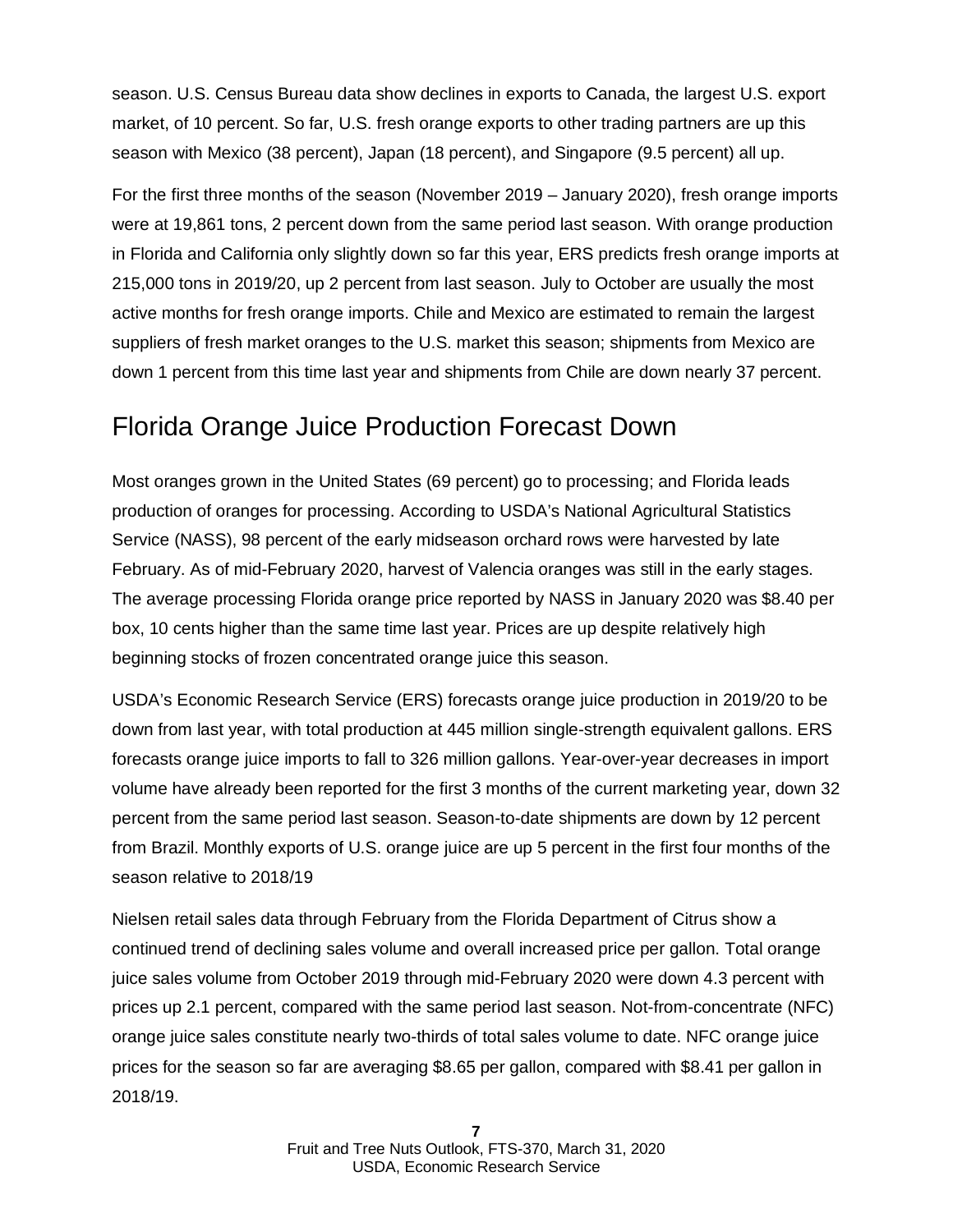#### Higher Grapefruit Production Expected for 2019/20

Total U.S. grapefruit production is projected up 17 percent to 663,000 tons in 2019/20 from 564,000 tons in 2018/19 (fig 3). This volume is 8 percent higher than NASS's October 2019 forecast. Production is bolstered by larger crops in California, Florida, and Texas.

The Row Count Survey conducted by NASS in late February indicated that 69 percent of the red grapefruit rows and 71 percent of the white grapefruit rows were already harvested. Current fresh grapefruit prices are registering lower than the 5-year average. The October 2019 to January 2020 average price was \$20.34 per box, 14 percent below the average price from last season for the same period (table 4). This year-over-year price decrease reflects increased production since the historical low of the 2017/18 season.

So far, U.S. fresh grapefruit import volumes for the current season (September 2019 – January 2020), were up 22 percent compared with the same period in 2018/19. This increase in imports includes higher volumes from Mexico, South Africa, and Peru. Additionally, Chile has supplied the U.S. with fresh grapefruit for the first time in 3 years. Despite improved domestic production, season-to-date fresh grapefruit exports were down nearly 2 percent, mostly because of 1,736 fewer tons being sent to Japan.

Florida grower prices for processed grapefruit (November – December 2019) are lower than the same period last season. Larger grapefruit crops domestically and higher imports this season are likely to keep prices below the last two years. Season-to-date retail grapefruit juice sales volume is down 7 percent from the previous season despite improved availability, with juice prices up by 5.4 percent to \$8.40 per gallon, according to the Florida Department of Citrus's February Nielsen sales report.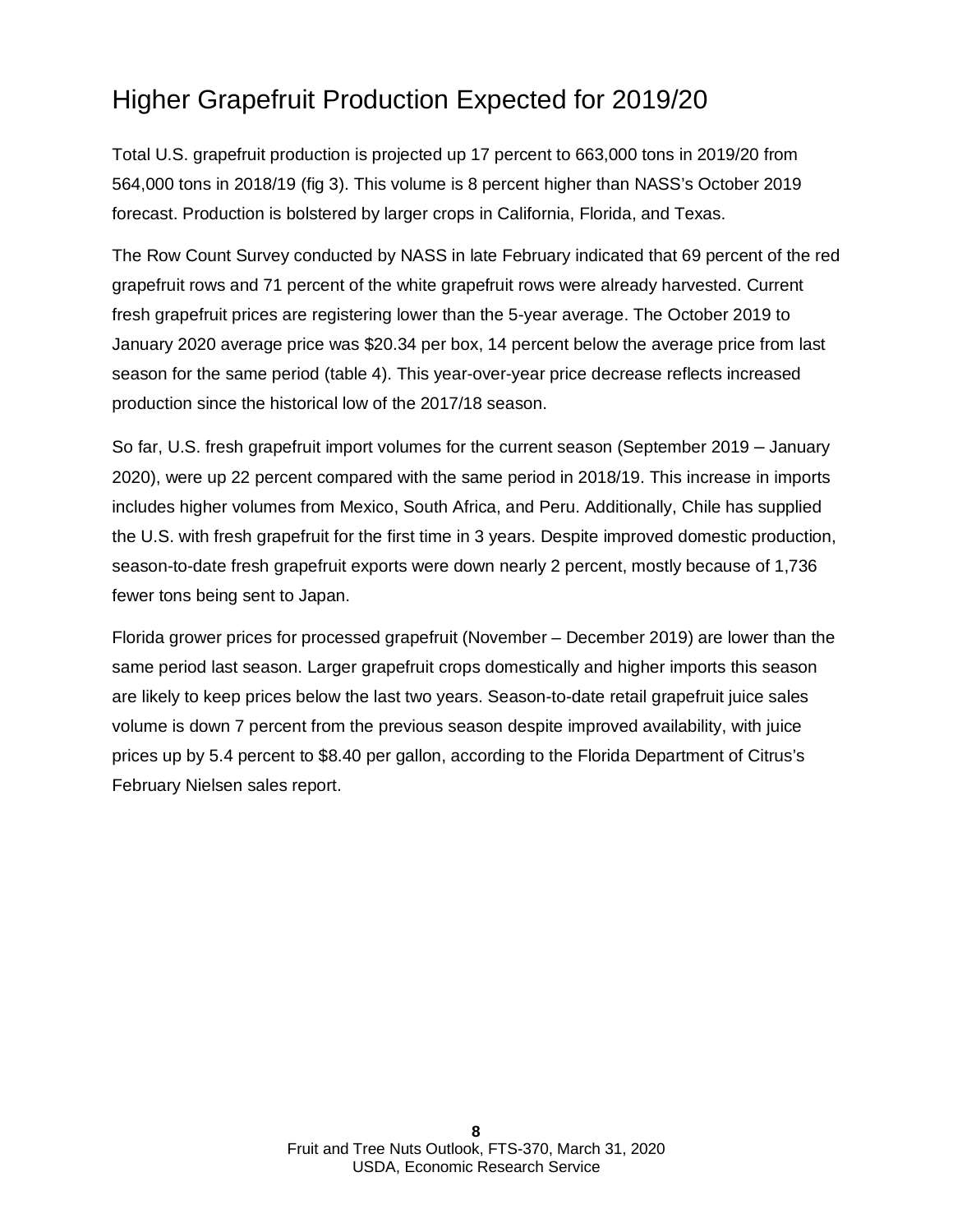Figure 3 **Total U.S. grapefuit production 2009/10-2019/20** Thousand tons





 $f =$  forecast.

Sources: USDA, National Agricultural Statistics Service, *Crop Production*, March 2020 issue, and *Citrus Fruit Summary*, various issues.

| 2019/20           |         |                                          |         |         |         |         |  |
|-------------------|---------|------------------------------------------|---------|---------|---------|---------|--|
| Month             | 2014/15 | 2015/16                                  | 2016/17 | 2017/18 | 2018/19 | 2019/20 |  |
|                   |         | ------- Dollars/box <sup>1</sup> ------- |         |         |         |         |  |
| October           | 15.42   | 17.54                                    | 22.63   | 26.67   | 26.03   | 22.22   |  |
| November          | 12.99   | 16.22                                    | 16.33   | 25.00   | 24.32   | 20.87   |  |
| December          | 12.49   | 15.43                                    | 16.18   | 23.17   | 22.99   | 19.91   |  |
| January           | 10.92   | 15.01                                    | 16.48   | 23.45   | 21.63   | 18.35   |  |
| February          | 10.43   | 14.63                                    | 16.76   | 23.03   | 20.90   |         |  |
| March             | 10.34   | 14.32                                    | 18.19   | 23.08   | 18.81   |         |  |
| April             | 9.92    | --                                       | 20.90   | 22.46   | 18.4    |         |  |
| May               | --      | --                                       |         |         |         |         |  |
|                   |         |                                          |         |         |         |         |  |
| Oct.-Jan. average | 12.96   | 16.05                                    | 17.91   | 24.57   | 21.87   | 20.34   |  |

Table 4--Fresh grapefruit: Average equivalent on-tree prices received by U.S. growers, 2014/15-

<sup>1</sup>The net weight of a grapefruit box for Florida: 85 lb, for California: 80 lb, for Texas: 80 lb.

Source: USDA, National Agricultural Statistics Service, *Agricultural Prices,* various issues.

#### Lemon Production Forecast Down in 2019/20

The U.S. lemon crop for the 2019/20 marketing season (August – July) is anticipated to be 816,000 tons, down 15.5 percent from the 2018/19 final utilized production total. This overall smaller volume is driven exclusively by a 17 percent reduction in California's production. Conversely, the Arizona lemon crop is forecast to grow 4 percent up to 56,000 tons. Fresh lemon grower prices for the first six months of the current season averaged \$31.64 per box,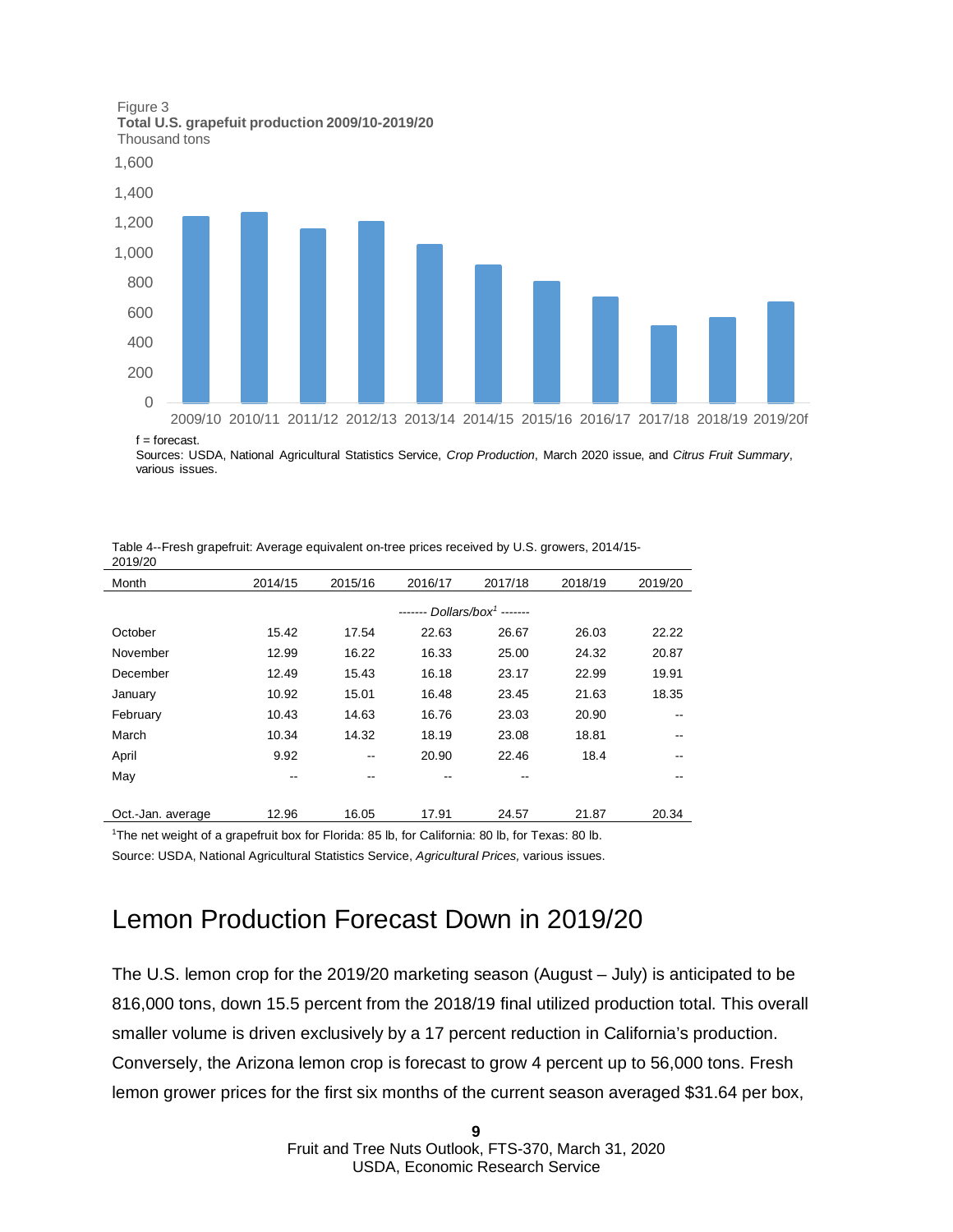compared to \$40.45 over the same period in 2018/19. Imports for the months of October, November and December are at the highest levels observed in 10 years with imports from Mexico up 33 percent, and imports from Argentina up 75 percent (August 2019 – January 2020). Despite lower domestic production levels this season, prices are substantially lower than the same time last year. Fresh lemon exports are up 3.5 percent year-to-date at 45,821 tons, with significant quantities going to Japan, Canada, and South Korea.

#### Lower Tangerine, Mandarin, and Tangelo Crops for 2019/20

Total production of U.S. tangerines, mandarins, and tangelos is estimated at 930,000 tons in 2019/20 (October–September) down 14 percent from last year (fig. 4). California production fell 15 percent from last season to 880,000 tons in 2019/2020. Although Florida production levels are forecast at 50,000 tons, up 6 percent relative to last season, this has little offsetting effect as almost 95 percent of commercial U.S. production is in California. Due to lighter tangerine, mandarin, and tangelo crops in the European Union and Morocco this season, a tighter global supply is expected. Imports of these fruit are down 45 percent below last season year to date. If present trends continue, lower total imports may reduce total domestic supply. Year to date exports are up by 38 percent.



Figure 4 **Total U.S. tangerine, mandarin, and tangelo production 2009/10-2019/20**  Thousand tons

 $f =$  forecast.

Sources: USDA, National Agricultural Statistics Service, *Crop Production*, March 2020 issue, and *Citrus Fruit Summary*, various issues.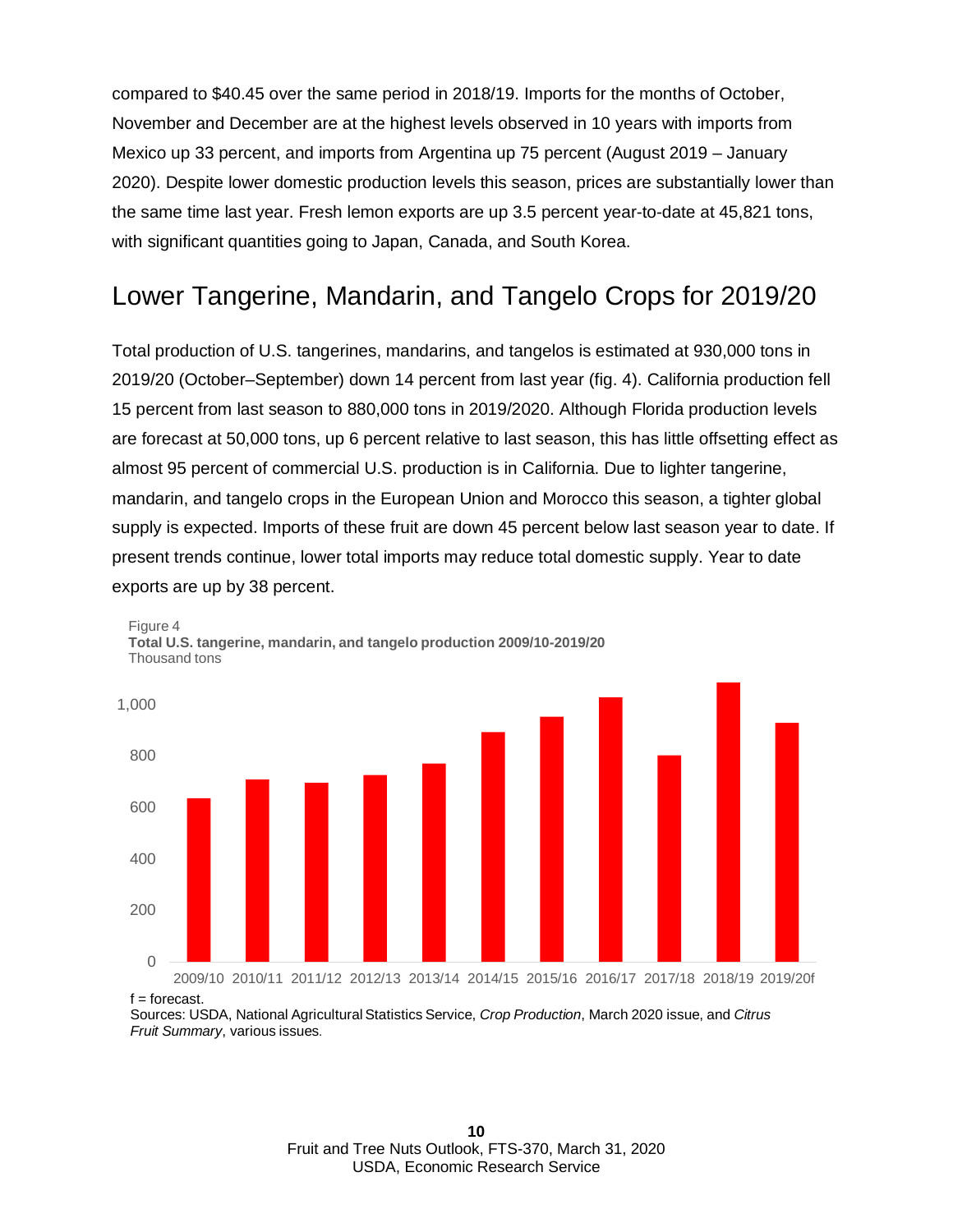### **Noncitrus Fruit Outlook**

#### Early Season Strawberry Supplies Up in 2020

January 2020 strawberry supplies increased from the same time last year, which had low supplies and the highest January grower price since the early 1990s. For the first two months of 2020, USDA Agricultural Marketing Service (AMS) data show total strawberry shipments up 20 percent from the same time period in 2019. Florida fresh strawberry shipments grew 22 percent. One factor potentially favoring larger volume in Florida is the use of a new variety that yields more early-season fruit. Mexico shipments were down 3 percent partly because of rain. Very small 2020 winter shipments from California were up 111 percent. USDA, National Agricultural Statistics Service (NASS) reported the January 2020 grower price up from a year ago but it is not consistent with other prices that reflect a higher supply with lower prices. AMS strawberry shipping point prices and U.S. Department of Labor, Bureau of Labor Statistics (BLS) strawberry retail prices were down in January and February 2020 compared to a year ago. Prices began to fall in mid-February with increases in fresh strawberries from Florida, Mexico, and California (fig. 5).

Based on the annual acreage survey conducted by the California Strawberry Commission, total California strawberry acreage statewide in 2020 is expected to be up 3.7% from 2019. This increase follows 2 years of decreases in strawberry acreage. The use of higher-yielding berry varieties boosted production despite the reductions in acreage.

**Fresh and processing supplies down in 2019:** The California Strawberry Commission reports that total State shipments in 2019 —1,818.5 million pounds, were down 10% from the previous year because of unusual rain that reduced production during late May to early June. Total shipments from Florida for calendar year 2019 were down 14 percent from the previous year. Fresh strawberry import volume in 2019 (almost all from Mexico) increased 15 percent over the previous year. This did not raise the total U.S. supply above the 2018 level. Average annual grower prices in 2019 were the highest since 2012. With the lower U.S. supply and higher prices, exports were down 16 percent.

The quantity of strawberries used for processing also declined in 2019. When production decreased in California in 2019, fresh grower prices increased, and strawberries diverted to processing declined. The U.S. frozen strawberry pack was 369 million pounds, down 14 percent from the year before and the lowest since 1997. Frozen strawberry imports were up 13 percent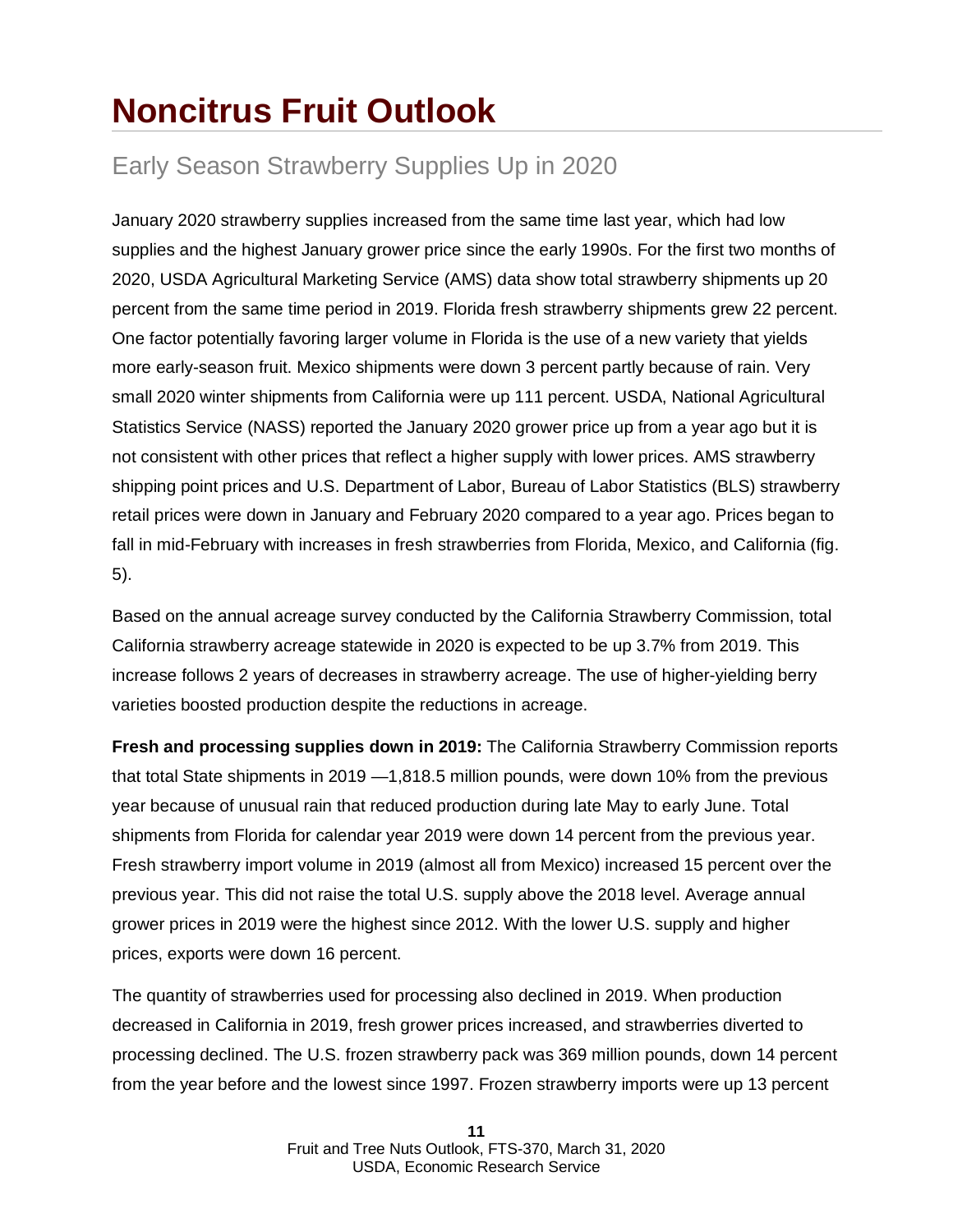in 2019 compared to the previous year. Mexico, the largest supplier (with 79 percent of import volume in 2019), was down 5 percent. With higher prices for fresh berries in the U.S. market fewer Mexican berries were diverted to processing. With lower production and higher prices, U.S. frozen strawberry exports were down 25 percent in 2019.



AMS = Agricultural Marketing Service.

Note: Data are for the week ending with the indicated date. No price data were available for the week ending January 4, 2020. Flat is a flat of 8 1-lb containers with lids. Prices are based on conventional strawberries and a mix of medium and medium large size berries. Mostly low and mostly high prices-represent at least 50 percent of sales in the market and not the absolute lowest or highest price.

Source: USDA Agricultural Marketing Service.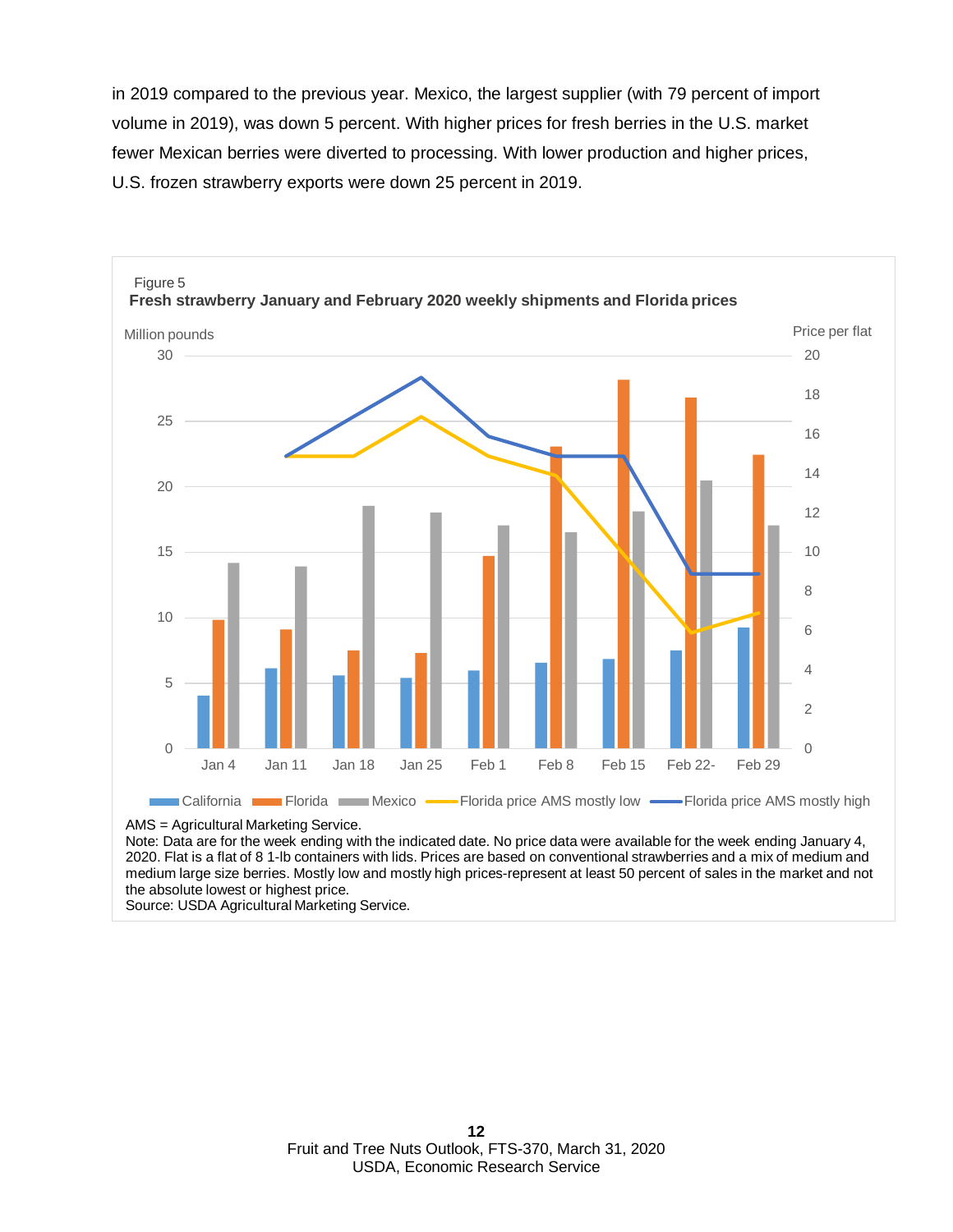#### 2020 Began with Lower Blueberry Prices

**2019**: The North American Blueberry Council (NABC) estimates the 2019 total U.S. blueberry crop at 670 million pounds with 371.7 million pounds for fresh market and 298.3 million pounds for processing. Based on NABC data, U.S. blueberry production increased 22 percent from 2018 to 2019. The top 8 blueberry-producing States—Washington, Oregon, Georgia, Michigan, California, New Jersey, North Carolina, and Florida—accounted for 98 percent of production in 2019; all but two grew in both fresh and processing utilization.

U.S. fresh blueberry imports rose to a record 472 million pounds, up 20 percent from the previous year's record volume. In 2019, U.S. blueberry exports increased 73 percent from 2018 (the lowest level since 2004) to 80 million pounds, the second largest export level ever. Canada accounted for 92 percent of U.S. exports. Per capita consumption of fresh blueberries increased to 2.32 pounds in 2019, up 16 percent from the previous year.

**2020:** The U.S. blueberry market started the year with very low prices in January because of the large volume of imported berries in the market. Peru and Chile are the two largest foreign suppliers to the U.S. market. Imports from Peru were up 61 percent in November 2019 compared to the year before and up 156 percent in December 2019. While total January imports were down 6 percent from January 2019 (down 3 percent from December 2019) carry-over inventories in January were above normal. January imports from Peru were up 7 percent above the previous January; and imports from Chile were down 17 percent. Chile's conventional exports to the United States were down 20 percent while organic exports grew 17 percent. Shipping point prices declined through the week ending January 18, 2020 to mostly \$9-\$12 per flat (compared to an average mostly \$15.62-\$18.82 in the month of January 2019) and then began to increase. Early domestic blueberry production started with the Florida crop, which supplies the markets with good volume from April through early May. USDA's Agricultural Marketing Service (AMS) reported the first shipments from Florida in 2020 for the week ending March 14. California produces a small amount of blueberries in January and February, with increases in production in March.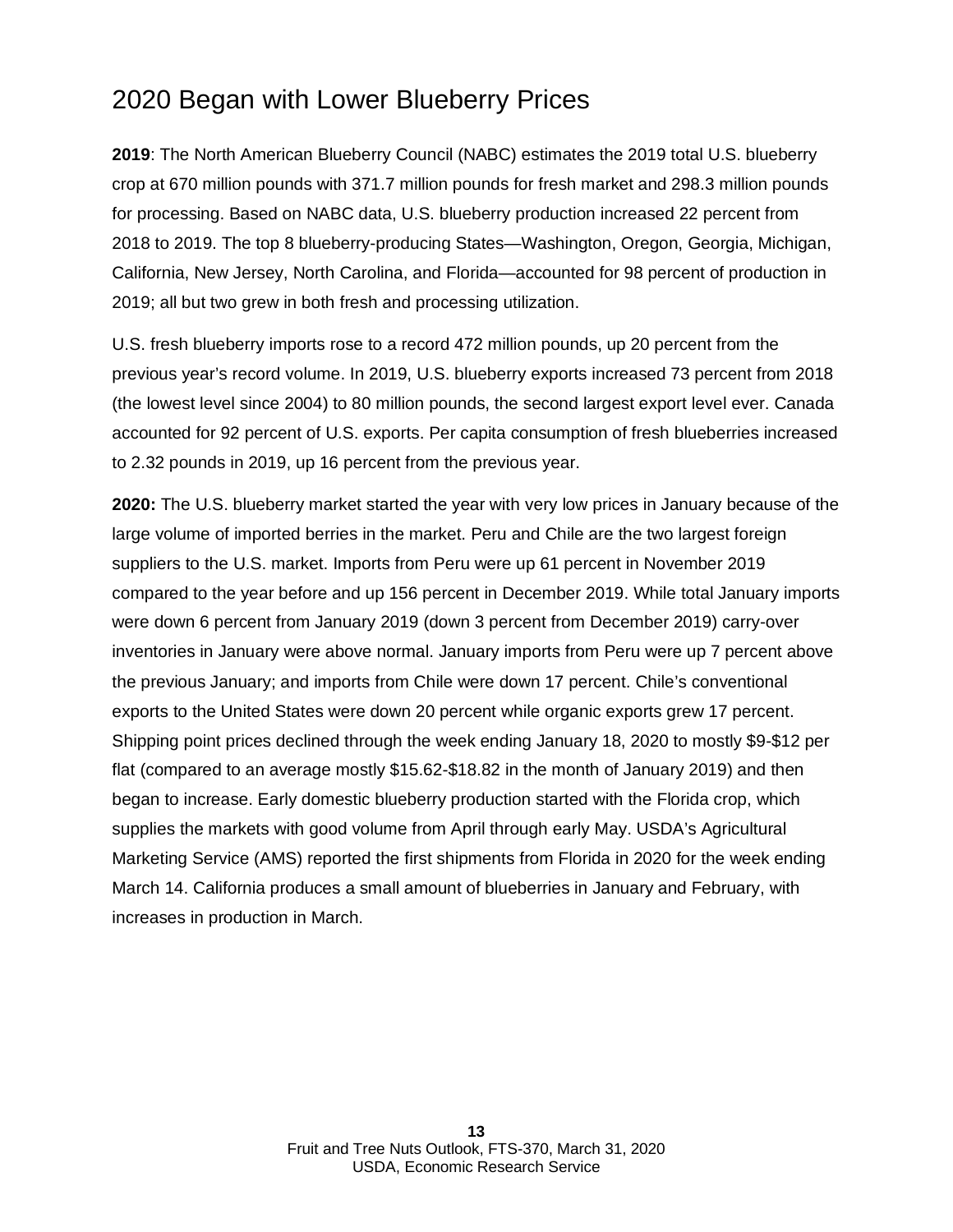#### Bumper Crop of Avocados Expected

Early projections from the California Avocado Commission (CAC) indicate statewide avocado production for the 2019/20 season (November-October) increasing to 369 million pounds, up 70 percent from their estimate of the 2018/19 crop of 216.6 million pounds. Because of the alternate-bearing nature of the tree, after last year's low harvest this harvest tends to increase. In addition, the trees are healthy after heavy rains last winter which should boost production. Typically, avocado shipments occur from spring through summertime. USDA's Agricultural Marketing Service data show that this year January and February 2020 shipments are above normal, because of the large crop and high prices. In 2019, California avocado shipments in January and February totaled 1.14 million pounds while shipments for the same time period in 2020 reached 22.63 million pounds. Since avocados can mature on the tree for an extended period, U.S. growers look for opportunities when fruit quality is at its peak and market conditions are optimal. California accounts for over 80 percent of the U.S. utilized avocado production.

U.S. per capita consumption of avocados is rising rapidly which has tempered the effect of growing supply on price. In the 2010/11 season per capita consumption was 4 pounds and by 2018/19 it more than doubled to 9.24 pounds (fig. 6). In January and February 2020, Mexican avocado shipments totaled 434.87 million pounds, up 4.5 percent from the same period a year ago and California shipments also increased. Despite the growth in supply, shipping point prices for a 2-layer carton of Mexican avocados-Hass, all sizes, and conventional/organic — over the two months ranged from an average of \$31.64 (mostly low price) to an average of \$41.14 (mostly high price) compared with 2019 prices over the two months with an average of \$22.82 mostly low to an average of \$26.55 mostly high. U.S. fresh avocado imports, mainly from Mexico, continue to grow. During the 2018/19 season, imports reached a new high of 2,437 million tons, up 6 percent from the previous year, and accounted for 88 percent of domestic supply.

In December 2019, USDA's Foreign Agricultural Service reported that for the Mexican avocado season 2019/20 (July-June) production is forecast to be 2.26 million metric tons (or 4.98 billion pounds) up slightly from the 2018/19 season production of 2.18 million metric tons. Peru is now the second largest import supplier; it accounted for 8 percent of total import volume in 2019 and shipped from May to August.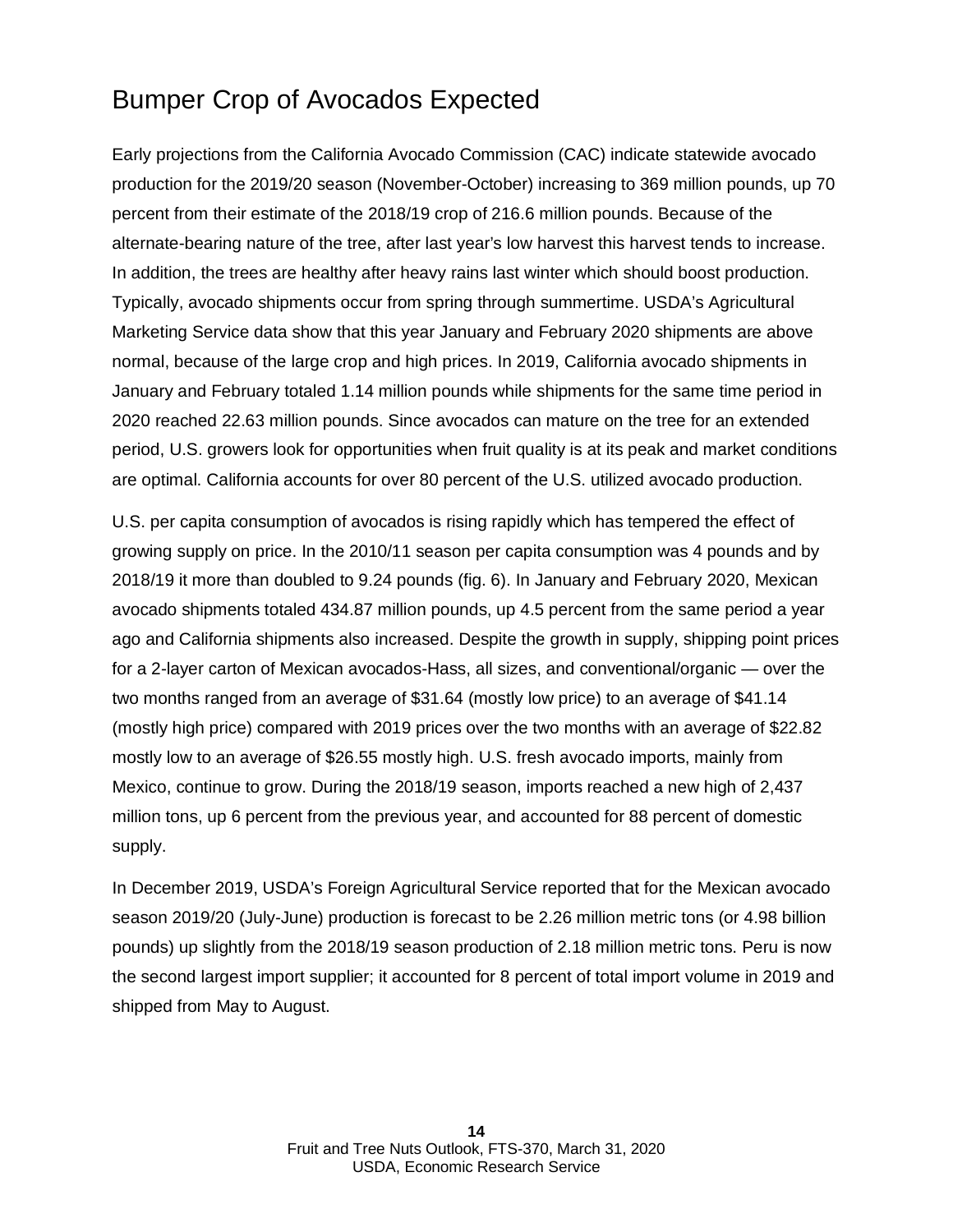#### Figure 6 **Imports play dominant role to meeting growing U.S. demand for avocados**



\*Domestic production minus exports. Source: USDA, Economic Research Service.

#### Adverse Weather Affects Some Early Tropical Fruit Imports in 2020

2020 started out with slightly lower volumes of bananas in the U.S. market because of cooler weather in parts of Mexico and Central America. USDA's AMS shipment data show January imports down 6 percent from 2019 and February imports up 18 percent. Imports from Ecuador were up 15 percent in January. BLS reports early 2020 retail prices were about steady—down 1 percent in January from a year ago and up 0.5 percent in February from a year ago.

The U.S. Census Bureau reported pineapple imports in January 2020 to be 22 percent lower than a year ago because of adverse weather. Price per pound for the January imports was up 4 percent from 2019. As expected, January 2020 retail prices for pineapple were higher than the same time a year ago.

Early 2020 imports of mangoes were up 54 percent from January 2019 and 93 percent from February 2019, with an overall increase over the two months of 76 percent (based on USDA's AMS shipment data). Shipments from Peru surged in early 2020; January shipments were up 3 percent in compared to January 2019 and February shipments were up 119 percent from last year. Ecuador's season ran late extending into January which added to the volume in the

**<sup>15</sup>**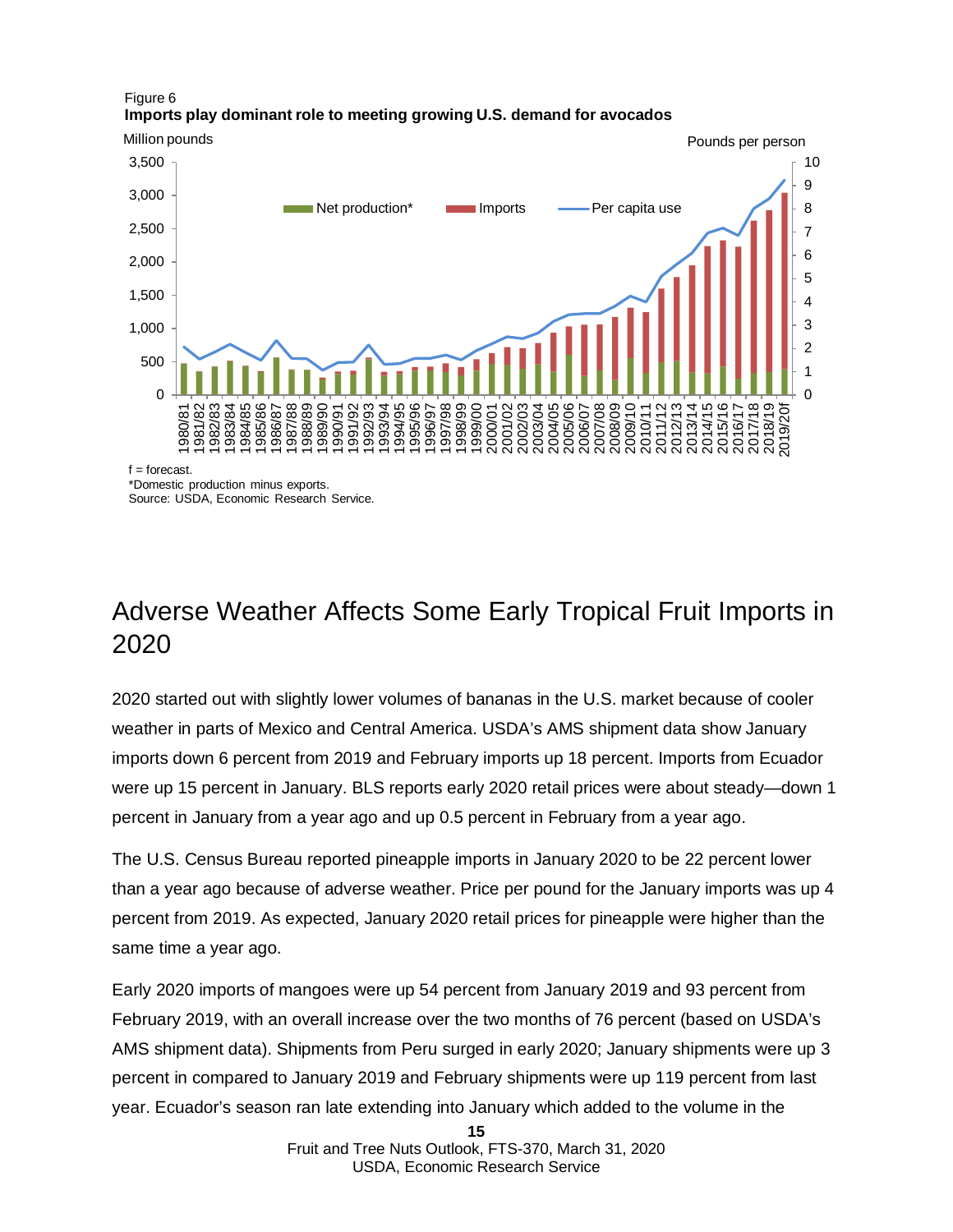market. In February 2020, average shipping point prices for 1-layer flats of Kent mangoes ranged from a mostly low of \$3.97 to mostly high of \$4.49, down 42.5 and 39.6 percent from the same numbers the year before. Peruvian shipments peaked in February and began winding down in mid-March as shipments from Mexico began to increase.

According to the U.S. Census Bureau, January 2020 imports of papaya were up 2.5 percent from the previous January. Imports from Mexico were steady from a year ago, while imports from Guatemala increased 15.2 percent. In 2019, Mexico accounted for 76 percent of U.S. imports in January, Guatemala accounted for 21 percent. USDA's AMS shipping price data show that in January 2020 the average mostly low price was \$18 per carton of Maradol papayas and mostly high was \$20.25 per carton, down from \$21.75 and \$25.50 in 2019.

Banana per capita use is estimated at 28 pounds annually in 2017-19, while fresh pineapples, mangoes, and papayas average less than 10 pounds for each. Bananas continue to outrank all other tropical fruit in U.S. fresh import volume and fresh per capita use. Between the periods 2011-2013 and 2017-2018, average banana per capita use increased 5 percent, while mango, papaya, and pineapple per capita use rose from 22 to 25 percent.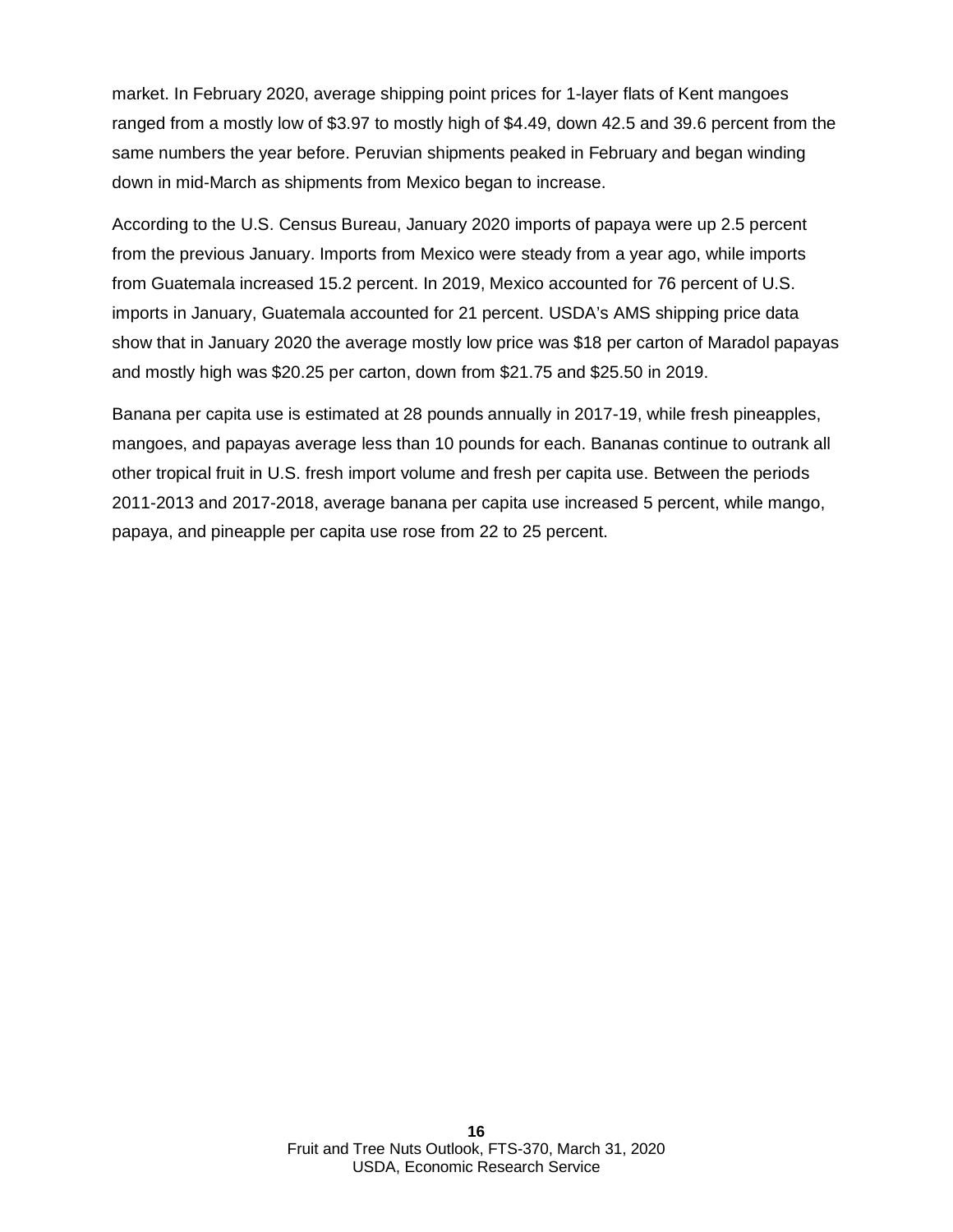### **Melon Outlook**

### Melon Supplies Down Slightly in 2019

Estimated domestic disappearance (also known as net domestic availability) which is a proxy for consumption of fresh melons totaled 7.26 billion pounds in 2019, down 6 percent from 2018. This estimate translates to 23.5 pounds per person, down 6 percent from 25.1 pounds last year and slightly lower than the previous 5-year average (fig. 7). The United States remains a net importer of melons, with total melon imports averaging 3 billion pounds annually during 2015- 2019. Overall 2019 supplies were affected by decreases in domestic production and lower imports.



**Watermelons:** Domestic watermelon production totaled 3.7 billion pounds in 2019, down 2 percent from the previous year (table 5). Declines in key producing States, such as California and North Carolina, outweighed increases. Production increases in Florida and Georgia were attributed to good weather conditions. Nearly all watermelons produced are for the fresh market, where grower prices averaged \$0.15 per pound in 2019, decreasing from \$0.17 per pound in 2018.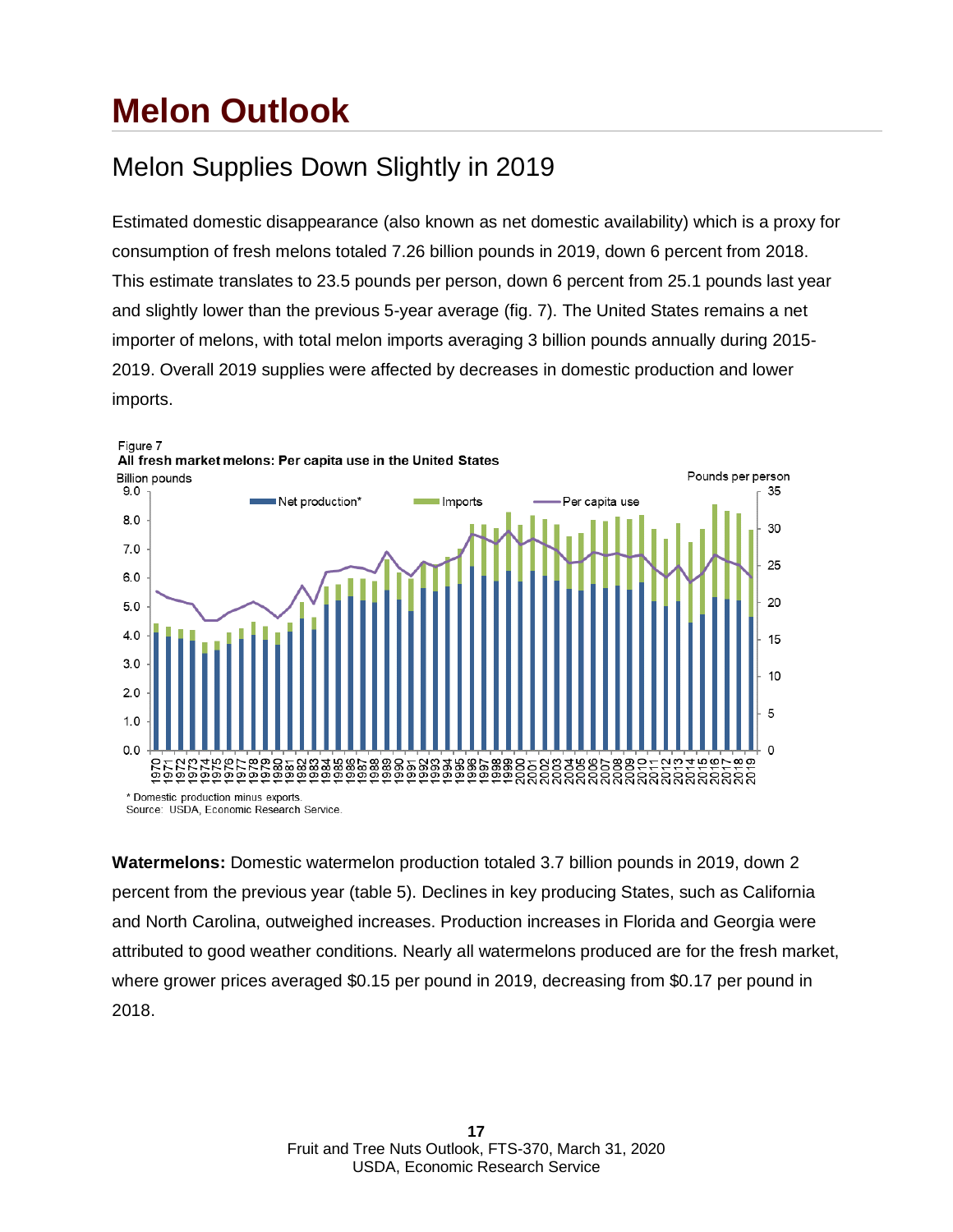|  |  | Table 5--U.S. melons: Supply and utilization, by type and all, 2015-2019 |
|--|--|--------------------------------------------------------------------------|
|--|--|--------------------------------------------------------------------------|

|                       | Supply                  |                      |         |                                                                      | Utilization | Trade shares of:  |                           |                    |
|-----------------------|-------------------------|----------------------|---------|----------------------------------------------------------------------|-------------|-------------------|---------------------------|--------------------|
| Year                  | Production <sup>1</sup> | Imports <sup>2</sup> | Total   | Exports <sup>2</sup>                                                 | Domestic    | Per<br>capita use | Use<br>imported           | Supply<br>exported |
|                       |                         |                      |         | --------------------- Million pounds ------------------------------- |             | ---- Pounds ----  | -------- Percent -------- |                    |
| Cantaloupe            |                         |                      |         |                                                                      |             |                   |                           |                    |
| 2015                  | 1,355.2                 | 939.8                | 2,295.0 | 122.8                                                                | 2,172.2     | 6.8               | 43.3                      | 5.4                |
| 2016                  | 1,512.5                 | 1,041.4              | 2,554.0 | 115.3                                                                | 2,438.6     | 7.5               | 42.7                      | 4.5                |
| 2017                  | 1,539.2                 | 1,026.3              | 2,565.5 | 179.4                                                                | 2,386.1     | 7.3               | 43.0                      | 7.0                |
| 2018                  | 1,460.3                 | 992.6                | 2,452.8 | 146.2                                                                | 2,306.6     | 7.0               | 43.0                      | 6.0                |
| 2019                  | 1,270.6                 | 873.4                | 2,143.9 | 130.1                                                                | 2,013.9     | 6.1               | 43.4                      | 6.1                |
| Honeydew <sup>3</sup> |                         |                      |         |                                                                      |             |                   |                           |                    |
| 2015                  | 376.9                   | 204.6                | 581.5   | 38.6                                                                 | 542.9       | 1.7               | 37.7                      | 6.6                |
| 2016                  | 393.3                   | 262.5                | 655.8   | 56.9                                                                 | 598.9       | 1.9               | 43.8                      | 8.7                |
| 2017                  | 336.4                   | 256.9                | 593.3   | 54.9                                                                 | 538.4       | 1.7               | 47.7                      | 9.2                |
| 2018                  | 384.4                   | 235.9                | 620.3   | 56.3                                                                 | 564.0       | 1.7               | 41.8                      | 9.1                |
| 2019                  | 283.1                   | 211.6                | 494.7   | 37.5                                                                 | 457.2       | 1.4               | 46.3                      | 7.6                |
| Watermelon            |                         |                      |         |                                                                      |             |                   |                           |                    |
| 2015                  | 3,547.5                 | 1,555.3              | 5,102.8 | 332.2                                                                | 4,770.7     | 14.8              | 32.6                      | 6.5                |
| 2016                  | 3,987.8                 | 1.709.6              | 5,697.4 | 350.0                                                                | 5,347.4     | 16.5              | 32.0                      | 6.1                |
| 2017                  | 4,003.3                 | 1,595.4              | 5,598.7 | 340.2                                                                | 5,258.5     | 16.1              | 30.3                      | 6.1                |
| 2018                  | 3,898.0                 | 1.595.0              | 5,492.7 | 326.1                                                                | 5,166.7     | 15.8              | 31.0                      | 6.0                |
| 2019                  | 3,666.6                 | 1,729.2              | 5,395.8 | 321.2                                                                | 5,074.7     | 15.4              | 34.1                      | 6.0                |
| All melons            |                         |                      |         |                                                                      |             |                   |                           |                    |
| 2015                  | 5,279.6                 | 2,967.2              | 8,246.8 | 542.3                                                                | 7,704.5     | 24.0              | 38.5                      | 6.6                |
| 2016                  | 5,893.5                 | 3,239.9              | 9,133.4 | 570.8                                                                | 8,562.6     | 26.5              | 37.8                      | 6.2                |
| 2017                  | 5,878.9                 | 3,076.7              | 8,955.6 | 615.9                                                                | 8,339.7     | 25.6              | 36.9                      | 6.9                |
| 2018                  | 5,742.7                 | 3.038.0              | 8,780.7 | 579.5                                                                | 8,201.2     | 25.1              | 36.8                      | 6.5                |
| 2019                  | 5,220.3                 | 3,032.1              | 8.252.4 | 526.2                                                                | 7.726.1     | 23.5              | 39.2                      | 6.4                |

available State data adjusted to the national level. Includes all uses. <sup>1</sup> Source: USDA, National Agricultural Statistics Service. Production data were estimated by ERS for 1982-91 based on available State

<sup>2</sup> Source: U.S. Dept. of Commerce, U.S. Census Bureau.

 $^3$  Honeydews do not have a separate tariff code. From 1970-1979, trade was estimated as 50 percent of the category called "other melons." Since 1980, shipment data were used to estimate the distribution of the "other melon" category (ranged from 42-97 percent). From 2001-15, trade was kept at 44 percent of "other melon" because the Mexican market share was not captured by shipment data. Since 2016, shipment data were used to estimate distribution of the "other melon" category (ranged from 54-60 percent).

Source: USDA, Economic Research Service (ERS).

U.S. watermelon imports were strong in 2019, totaling 1.73 billion pounds, up 8 percent from the previous season. Mexico's supply was tight (source for over 80 percent of U.S. watermelon imports annually on average), most likely affected by Storm Lorena followed by colder temperatures. The Guatemala supply decreased as a result of cooler weather. Honduran exports increased 45 percent compared to 2018. Watermelon exports, totaling 321 million pounds and valued at \$72 million, were down 2 percent. With lower domestic production in 2019, and lower exports, total domestic disappearance (total supply minus exports) and per capita use declined 2-3 percent in 2019 from the previous year.

USDA Agricultural Marketing Service (AMS) data show continued lower imports in 2020 with the cumulative volume through mid-March down almost 40 percent from the same time a year ago. Overall import shipments to date from Mexico were down significantly from the same time last year; and volumes from Guatemala and Honduras were also down. The shortage of supplies has led to higher prices. U.S. advertised retail prices for miniature type seedless watermelons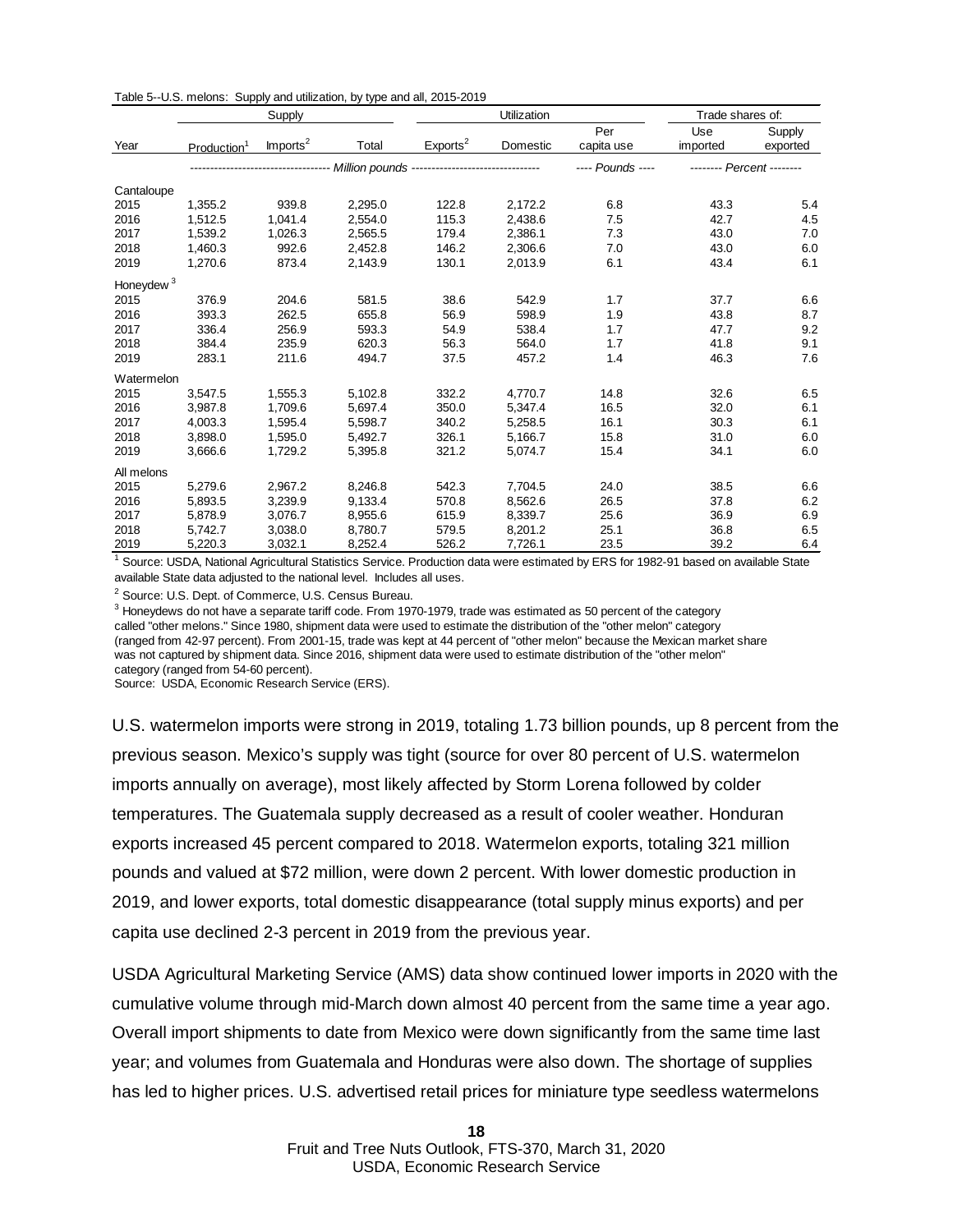per fruit through mid-March 2020 averaged \$3.55 each, compared with \$3.30 for the same period last year. Prices for conventional red flesh seedless type watermelons, averaged over \$5 each, higher than last year's price.

**Cantaloupe:** Total U.S. crop size was down to 1.27 billion pounds in 2019, the third year of production declines. Production in California, the top producing State, was affected by below normal temperatures and above average rainfall resulting in a slow start and cold temperatures slowing the growth of the crop. The crop in Arizona, a major producing State, started slowly because of cooler temperatures and ended earlier with extreme heat causing the fruit to mature more rapidly although the fruit quality was reported good

U.S. fresh cantaloupe import volume declined 12 percent in 2019 from the previous year to 873.4 million pounds mostly because of lower shipments from dominant supplier Guatemala, (typically accounts for more than 50 percent of cantaloupe imports). At the same time, Mexican and Honduran shipments increased from 2018. Export volume declined in 12 percent in 2019 from the previous year with exports falling to leading markets Canada (down 13 percent from 2018) and Mexico (down 12 percent). Total 2019 supply in the United States fell significantly from the previous year to 2.14 billion pounds. The estimated domestic disappearance in 2019 was reduced by more than 12 percent from the previous year to 2.0 billion pounds.

In January and February 2020, cantaloupe shipments, all imports, were up from the same time a year ago—up 50 percent. Costa Rica was down 36 percent in January-February from a year ago, Guatemala was up 80 percent, and Honduras was up 18 percent. With increases in shipments prices decreased. In January 2020, shipping point prices (\$ per half carton) averaged mostly \$10.95-\$11.68, compared to an average of mostly \$13.20-\$15.12 in January 2019. February 2020 prices were only slightly up from a year ago.

**Honeydew:** The 2019 domestic honeydew melon production declined to 283.1 million pounds, 26 percent below 2018. Planted area and area harvested were down 10 percent from 2018. California is the main producer, but colder temperatures and heavy rainfall pushed back planting and slowed growth throughout the season. 2019 per capita consumption dropped nearly 20 percent as a result of declines in production and imports.

U.S. honeydew shipments for the first two months of 2020 were up 65 percent from the same period last year, with increases in shipments from Costa Rica, Guatemala, Honduras and Mexico. Based on USDA Agricultural Marketing Service data average retail prices averaged \$3.08 year to date, about 33 cents less than the same time last year. The 2020 U.S. honeydew melon season is underway, with peak harvest expected in the summer months.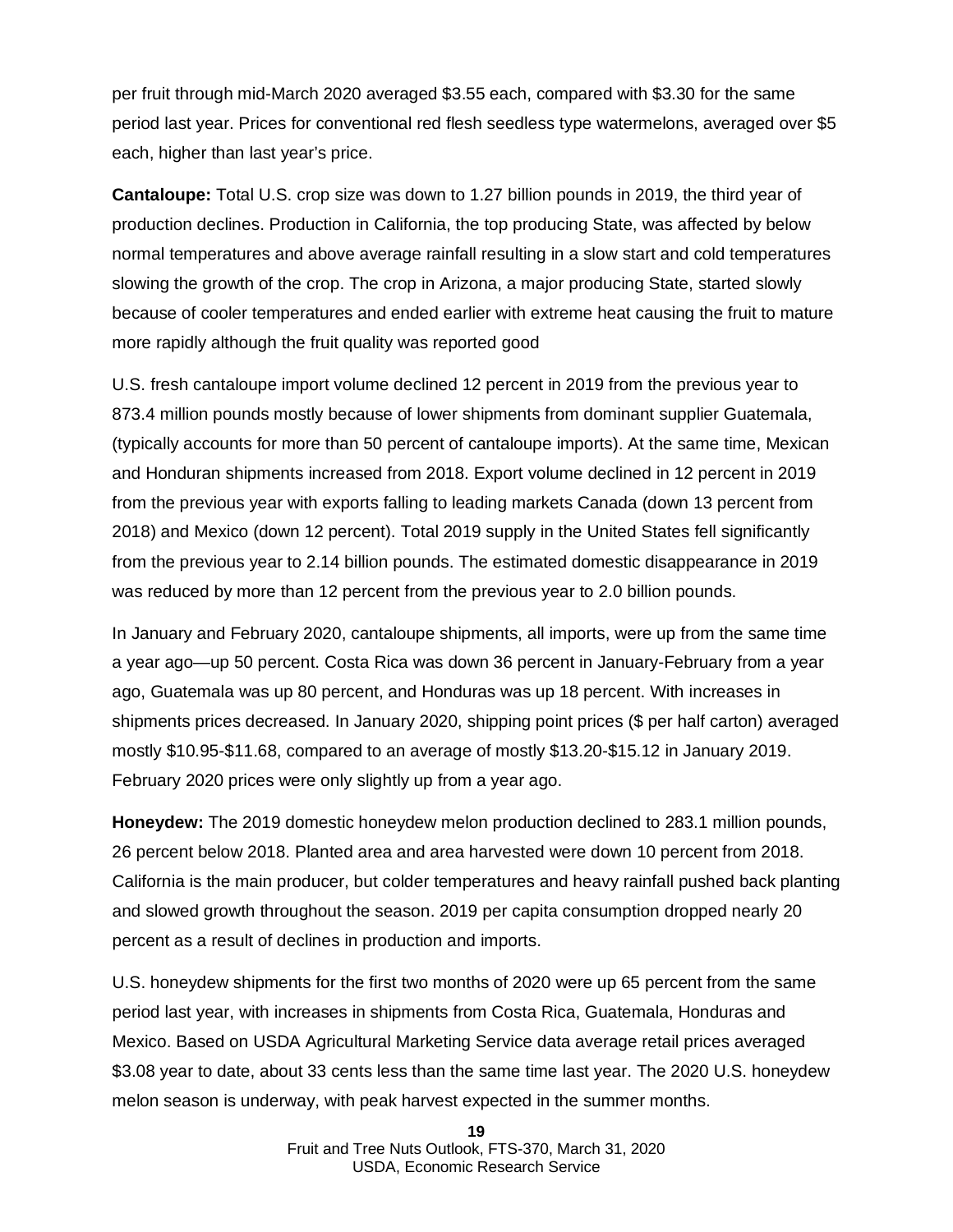## **Tree Nuts Outlook**

### U.S. Pecan Production Totals Higher in 2019/20

In January 2020, USDA's National Agricultural Statistic Service (NASS) reported U.S. pecan production for the 2019/20 marketing season (October-September) at 264.5 million pounds utilized in-shell basis, 6 percent above the previous year, but down from the October 2019 forecast of 281 million pounds. The change in production reflects increases in domestic production in pecan-producing States, including strong gains in Texas and Arizona.

Georgia is outranked by New Mexico in 2019/2020 for a second consecutive year, after being the leading producer of U.S. pecans for the past several years (fig. 8). Estimated at 69 million pounds, production in Georgia in 2019/20 is down 1 percent from the previous year. Georgia is still recovering from 2018 Hurricane Michael's negative effects including broken tree limbs and loss of fruiting limbs. In addition, hot dry weather in late August through October affected yields. Statewide bearing acreage has increased from 120,000 acres in 2018 to 129,000 acres in 2019.

In New Mexico and Texas, 2019/20 production is estimated at 97 million pounds (up 6 percent from 2018/19) and 43 million pounds (up 27 percent), respectively. In these States, along with Arizona, Louisiana, and Oklahoma, pecan production is in the "on-year" of the crop's alternatebearing cycle, which has partly contributed to the rise in production.

The U.S. average grower price for pecans rose slightly from \$1.75 per pound in 2018 to \$1.77 per pound in 2019. Relative price stability could be explained by lower beginning stocks—down 10 percent--compared to last year.

With the larger domestic crop in 2019/20, import demand for in-shell pecans is down, while shelled imports —mostly from Mexico—are holding steady in October to January 2020 compared with the same period the previous season. At the same time, there has been an increase in the cumulative volume of in-shell pecan exports in 2019/20 compared with same period the previous season as well as a slight increase in shelled pecan exports. In 2019, China returned as one of the top markets for US pecans and has over a 40 percent share of U.S. inshell pecan exports.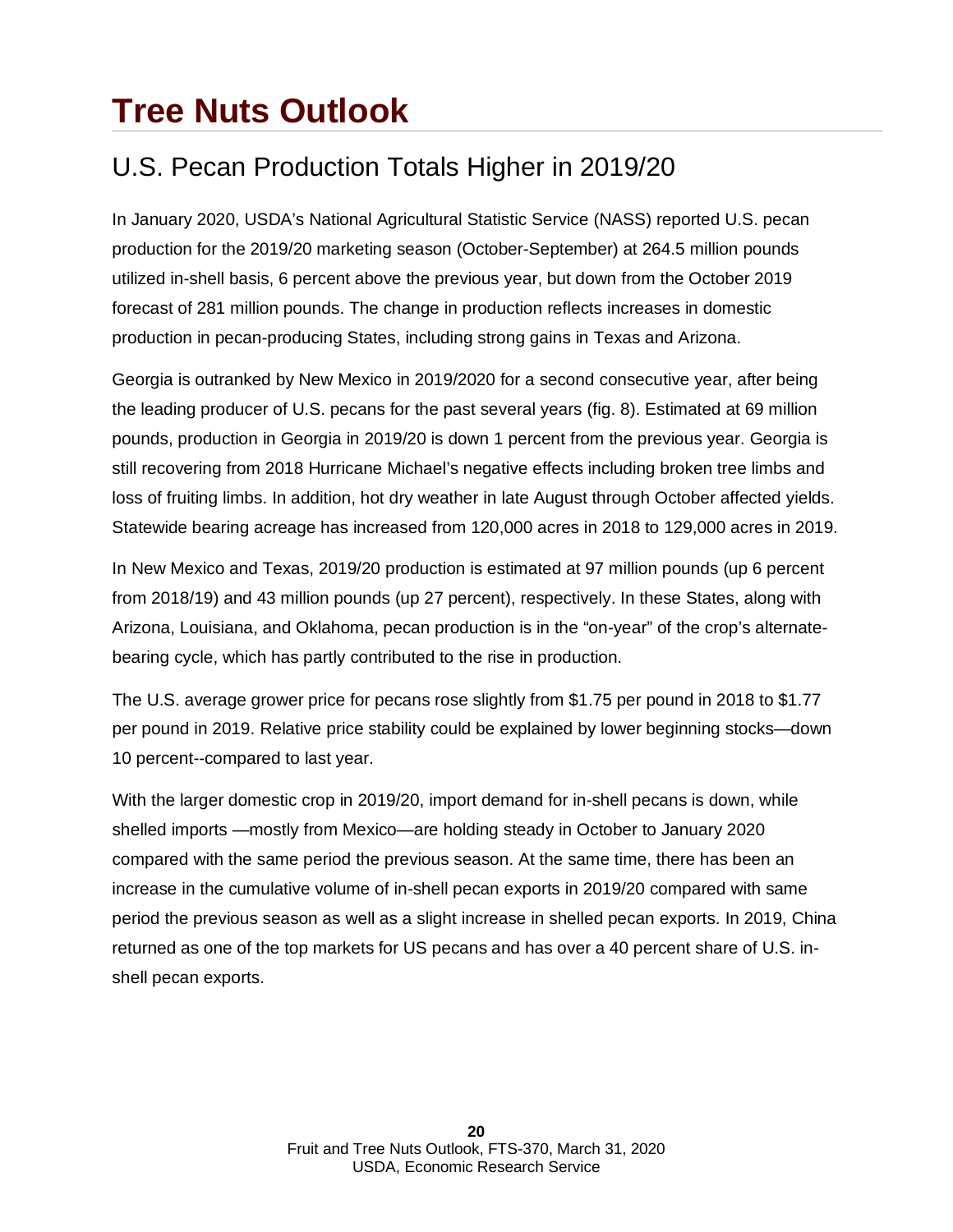

Source: USDA, National Agricultural Statistics Service, *Pecan Production*, January 2020.

#### U.S. Pistachio Production Shows Off-Year Lows

Based on data from the Administrative Committee for Pistachios (ACP), the U.S. pistachio crop for the 2019/20 season (September-August) is forecast to decline to 731 million pounds (in-shell basis), down 26 percent from record production the previous season. Yields have decreased because it is an "off-year" for the alternate-bearing crop cycle for pistachios. ACP reports average per acre yields are down 30 percent in 2019 to 2,566 pounds from the previous year. Almost 25,000 bearing acres were added in 2019 from the previous year.

The USDA Foreign Agricultural Service forecasts Iran's pistachio production to rise sharply in 2019/20. Iran, a major producer and exporter of pistachios has recovered from last year's weather conditions, adding competition to U.S. top markets; China and the European Union. The United States is expected to have an increase in import demand, while exports are forecasted to decline because of greater global production (table 6).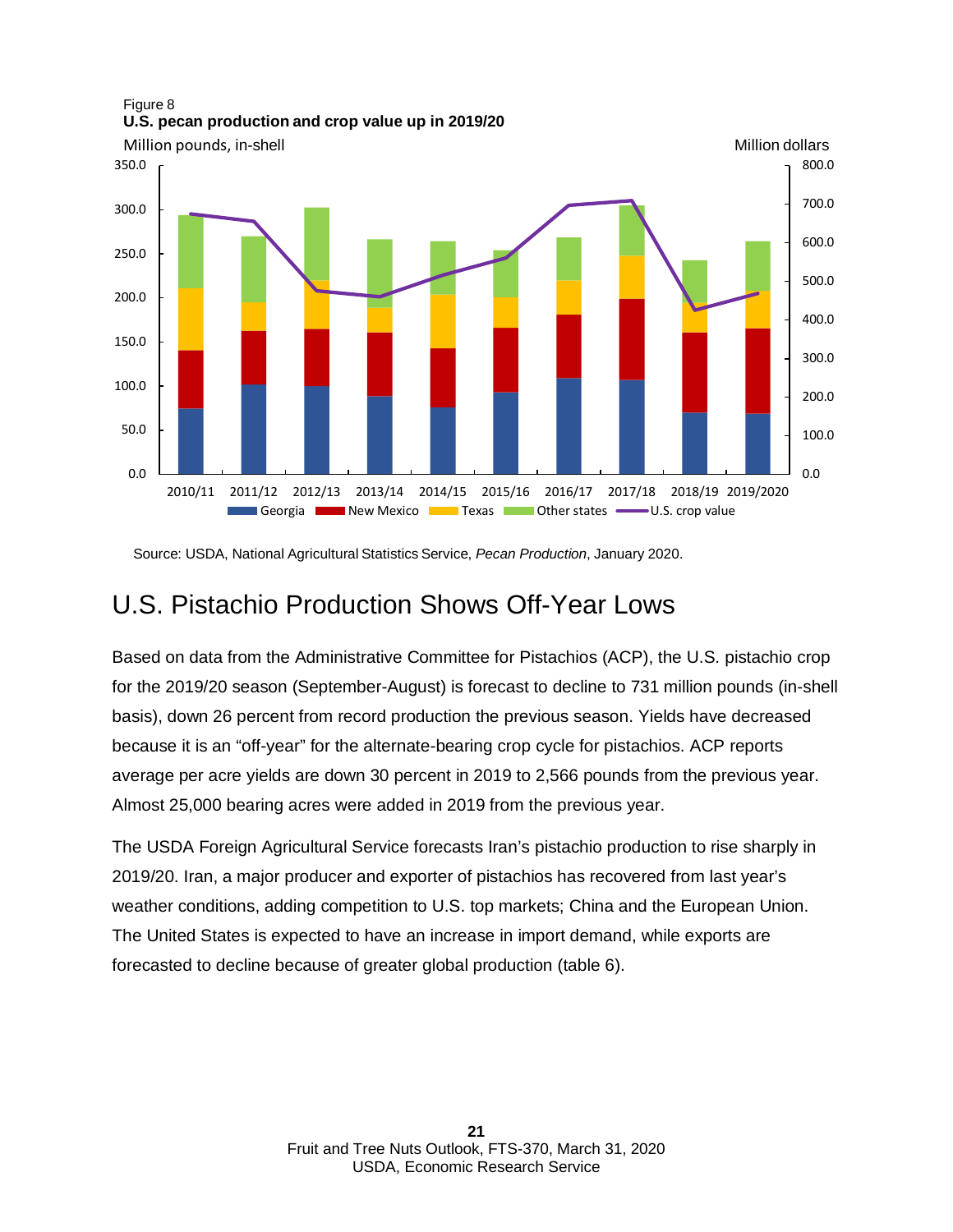|                     |                        | $\frac{Loss}{s}$      |                          |         |                                  |                 |                  |         |          | Utilization   |
|---------------------|------------------------|-----------------------|--------------------------|---------|----------------------------------|-----------------|------------------|---------|----------|---------------|
| Season <sup>2</sup> | Utilized<br>production | and<br>$ex$ empt<br>3 | Marketable<br>production | Imports | Beginning<br>stocks              | Total<br>supply | Ending<br>stocks | Exports | Domestic | Per<br>capita |
|                     |                        |                       |                          |         | --------- 1,000 pounds --------- |                 |                  |         |          | Pounds        |
|                     |                        |                       |                          |         |                                  |                 |                  |         |          |               |
| 2000/01             | 114,164                | 0                     | 114,164                  | 920     | 10,462                           | 125,547         | 33,329           | 32,641  | 59,577   | 0.21          |
| 2001/02             | 80,733                 | 0                     | 80,733                   | 532     | 33,329                           | 114,594         | 12,425           | 44,744  | 57,426   | 0.20          |
| 2002/03             | 149,513                | 0                     | 149,513                  | 764     | 12,425                           | 162,702         | 56,180           | 44,449  | 62,073   | 0.21          |
| 2003/04             | 56,217                 | 0                     | 56,217                   | 1,459   | 56,180                           | 113,857         | 22,941           | 35,551  | 55,365   | 0.19          |
| 2004/05             | 170,515                | 0                     | 170,515                  | 798     | 22,941                           | 194,254         | 42,317           | 74,550  | 77,387   | 0.26          |
| 2005/06             | 139,003                | 0                     | 139,003                  | 912     | 42,317                           | 182,233         | 56,066           | 69,332  | 56,834   | 0.19          |
| 2006/07             | 119,000                | 0                     | 119,000                  | 1,388   | 56,066                           | 176,454         | 56,629           | 80,061  | 39,764   | 0.13          |
| 2007/08             | 206,998                | 0                     | 206,998                  | 943     | 56,629                           | 264,569         | 67,304           | 128,494 | 68,771   | 0.23          |
| 2008/09             | 135,392                | 0                     | 135,392                  | 941     | 67,304                           | 203,637         | 32,922           | 139,797 | 30,918   | 0.10          |
| 2009/10             | 174,769                | 0                     | 174,769                  | 1,294   | 32,922                           | 208,986         | 21,213           | 133,177 | 54,596   | 0.18          |
| 2010/11             | 250,125                | 0                     | 250,125                  | 550     | 21,213                           | 271,887         | 72,472           | 145,884 | 53,531   | 0.17          |
| 2011/12             | 222,000                | 0                     | 222,000                  | 920     | 72,472                           | 295,392         | 45,331           | 172,788 | 77,273   | 0.25          |
| 2012/13             | 278,255                | 0                     | 278,255                  | 1,198   | 45,331                           | 324,784         | 55,102           | 185,858 | 83,824   | 0.27          |
| 201314              | 234,484                | 0                     | 234,484                  | 542     | 55,102                           | 290,128         | 38,471           | 194,980 | 56,677   | 0.18          |
| 2014/15             | 246,332                | 0                     | 246,332                  | 910     | 38,471                           | 285,714         | 79,032           | 139,538 | 67,144   | 0.21          |
| 2015/16             | 134,593                | 0                     | 134,593                  | 1,151   | 79,032                           | 214,776         | 51,133           | 90,456  | 73,188   | 0.23          |
| 2016/17             | 446,299                | 0                     | 446,299                  | 1,363   | 51,133                           | 498,795         | 126,769          | 231,847 | 140,179  | 0.43          |
| 2017/18             | 226,915                | 0                     | 226,915                  | 1,585   | 126,769                          | 355,269         | 39,548           | 178,953 | 136,768  | 0.42          |
| 2018/19             | 487,457                | 0                     | 487,457                  | 1,284   | 39,548                           | 528,289         | 65,247           | 303,516 | 159,526  | 0.49          |
| 2019/2020F          | 352,507                | 0                     | 352,507                  | 1,320   | 65,247                           | 419,074         | 37,219           | 213,176 | 168,679  | 0.51          |

F = Forecast.

<sup>1</sup> Conversion factor from in-shell to shelled basis varies year to year for production, stocks, and exports. For imports,

the conversion factor is a constant 0.40.

<sup>2</sup> Season begins in September.

<sup>3</sup> Utilized production minus marketable production.

Source: USDA, Economic Research Service calculations.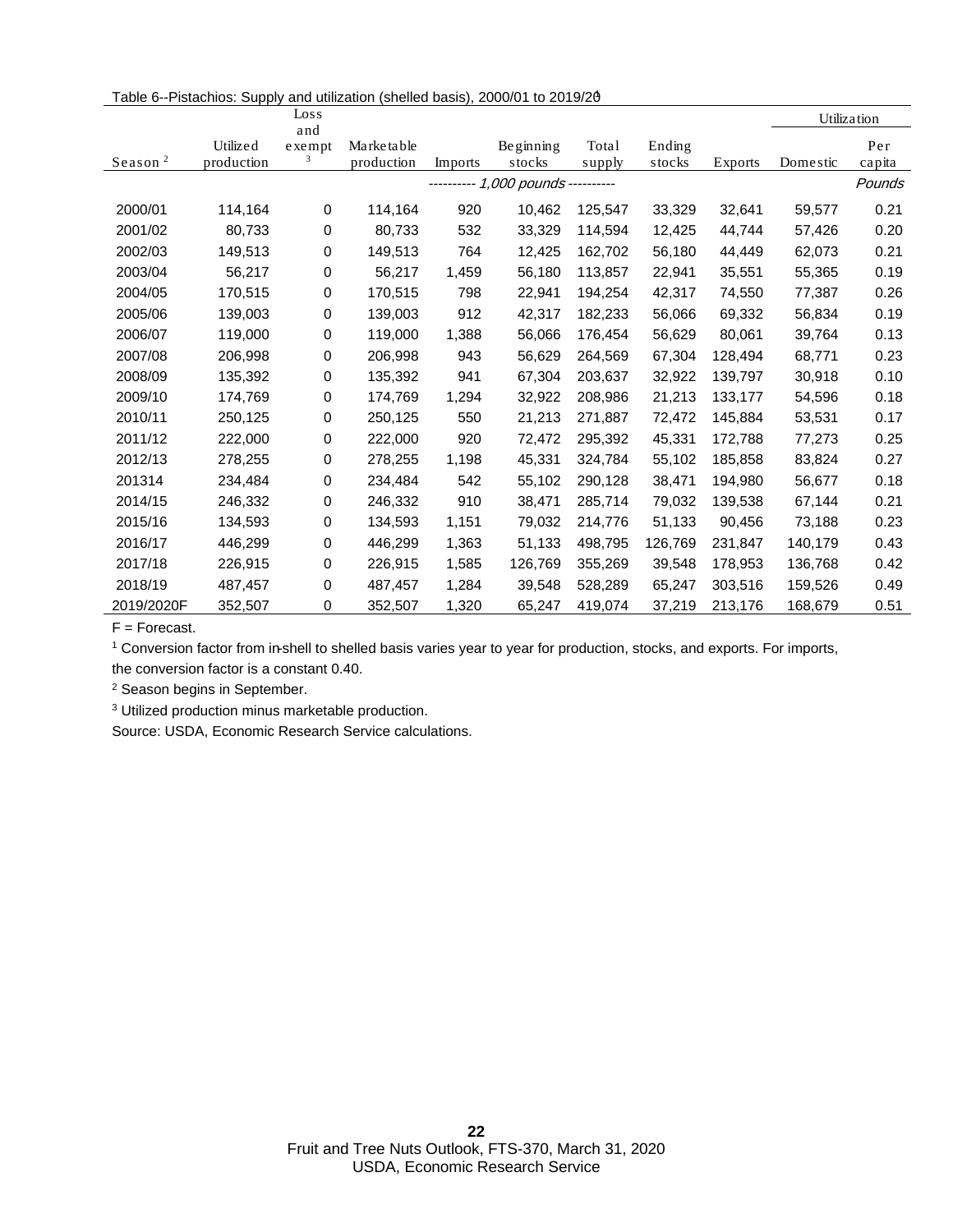### **Commodity Feature**

#### Trends in U.S. Blueberry Imports

#### **Jaclyn Kramer**

According to a 2019 study in USA Today, consumers are health conscious and have a higher awareness of the benefits of eating berries. The average blueberry per capita consumption in 2016-18 increased 457 percent from 2000-02. Domestic supplies and imports of fresh blueberries have grown to meet domestic demand and support year-round availability. Total U.S. imports of fresh blueberries grew 1,177 percent since 2000 to 472 million pounds in 2019. In 2018, U.S. imports of fresh berries accounted for 67 percent of domestic fresh blueberry consumption.

U.S. blueberry production has been trending upward, rising 284% since 2000. In 2019, the North American Blueberry Council estimated fresh blueberry utilized production at 371.7 million pounds. The top producing States have different seasons throughout the year. California produces blueberries year-round, with larger supplies from May to July. Florida's peak production is during the early spring. New Jersey produces blueberries in the summer, while Michigan, Washington, and Oregon produce blueberries in the fall. Countries exporting to the United States during U.S. production's off-season have expanded their seasons to capture market share and higher prices, increasing competition for some U.S. producers.

Latin America has emerged as a major growing region for blueberries, where recent plantings have resulted in rapid production expansion and increased supply to export markets. The leading Latin American suppliers of U.S. blueberry imports are Peru, Chile, and Mexico (fig. A). Each country has different advantages including seasons, weather conditions, and shipping costs.

Peru is now the number one foreign blueberry supplier to the United States. Peru's favorable weather conditions have played a significant role in the large increase in production. In 2019, Peru accounted for 30% of U.S. blueberry imports. Peruvian shipments in the fall overlap with late-season production in Oregon and Washington State.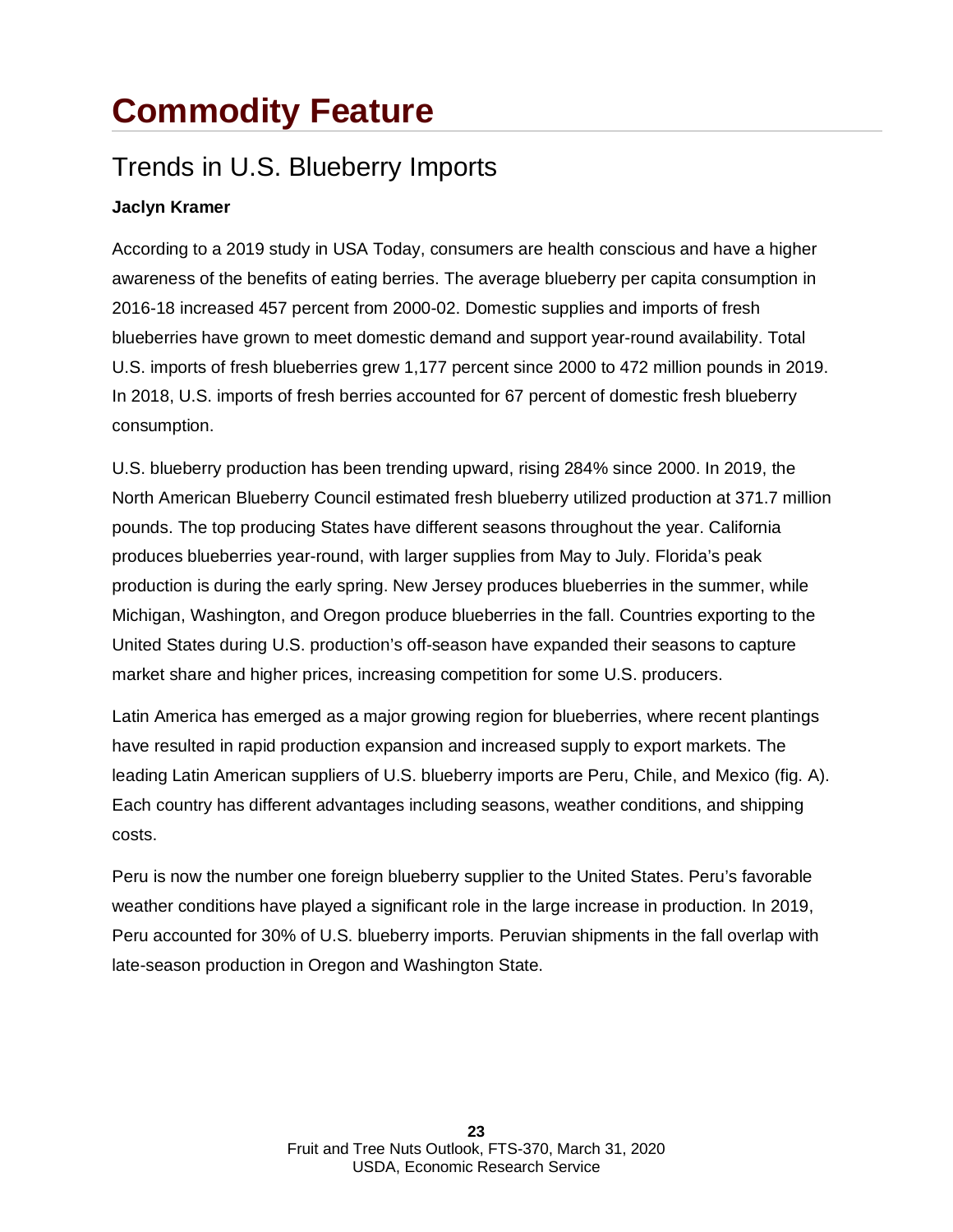

Prior to 2019, Chile had been the main supplier of fresh blueberries to the United States. In 2019, Chile accounted for less than 30 percent of these imports. At the same time, Chile is the leading supplier of U.S. imports of organic blueberries. U.S. organic imports from Chile have grown by more than 300 percent compared with 2016

In 2019, Mexico accounted for 19 percent of U.S. blueberry imports. Mexico's exports to the United States overlap with Florida's production in early spring (fig. B). Location is an advantage for Mexican suppliers since others have longer supply chains. The United States-Mexico-Canada Agreement —the successor agreement to the North American Free Trade Agreement (NAFTA)—will continue the duty-free access that NAFTA provides Mexican and Canadian exporters to the U.S. blueberry market.<sup>[1](#page-23-0)</sup>

<span id="page-23-0"></span>**<sup>24</sup>** <sup>1</sup> As of March 13, 2020, all three member countries have ratified the United States-Mexico-Canada Agreement (USMCA). The USMCA will take effect shortly after each country has notified the others that it has completed the internal procedures required for the agreement to enter into force.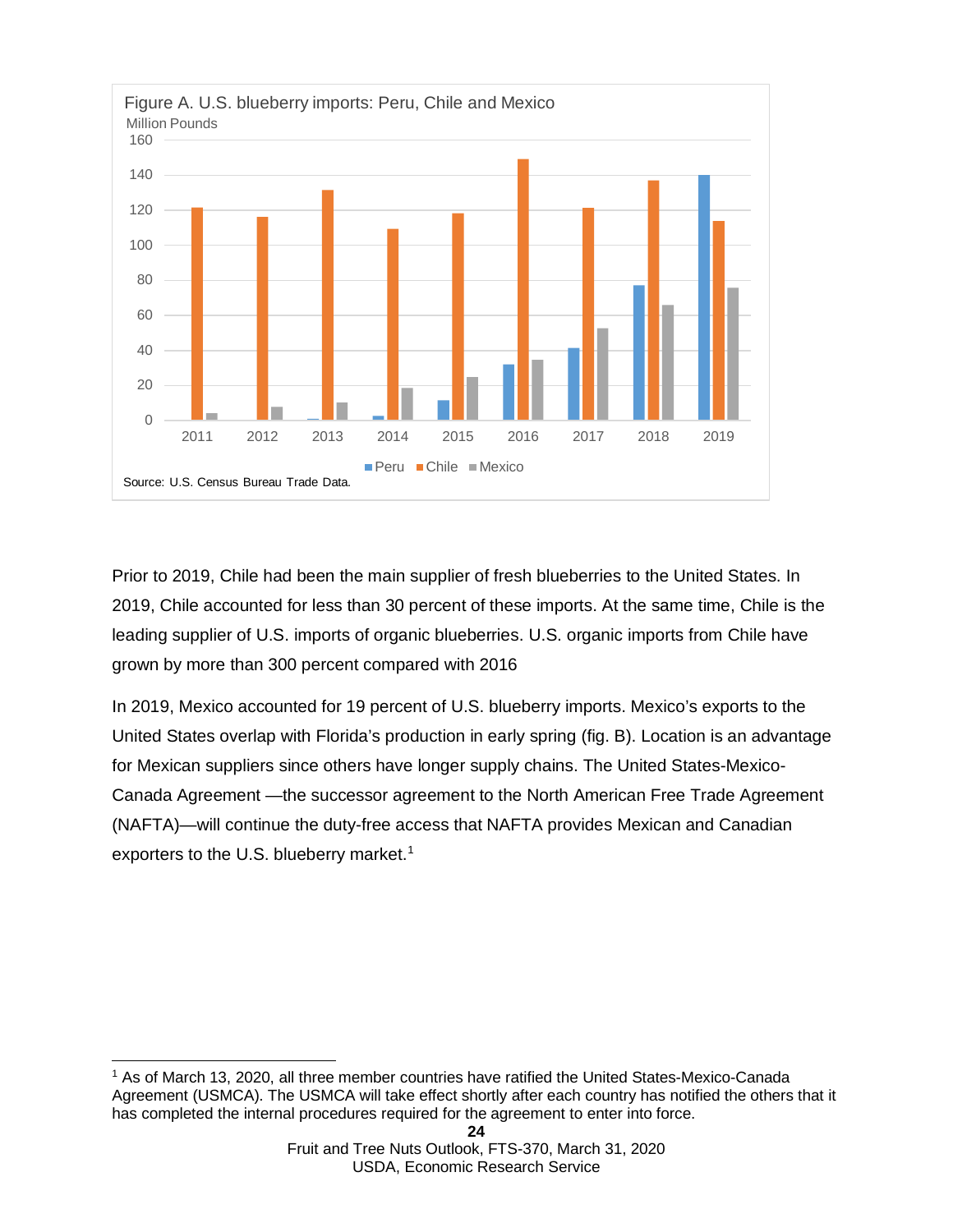

The U.S. blueberry market is changing rapidly as demand continues to rise. Domestic production and imports are growing. Blueberry production in Peru, Chile and Mexico is increasing rapidly for the export market. Consumers are benefiting from year-round supply availability and competitive prices. With this growth comes stronger competition from abroad for U.S. producers.